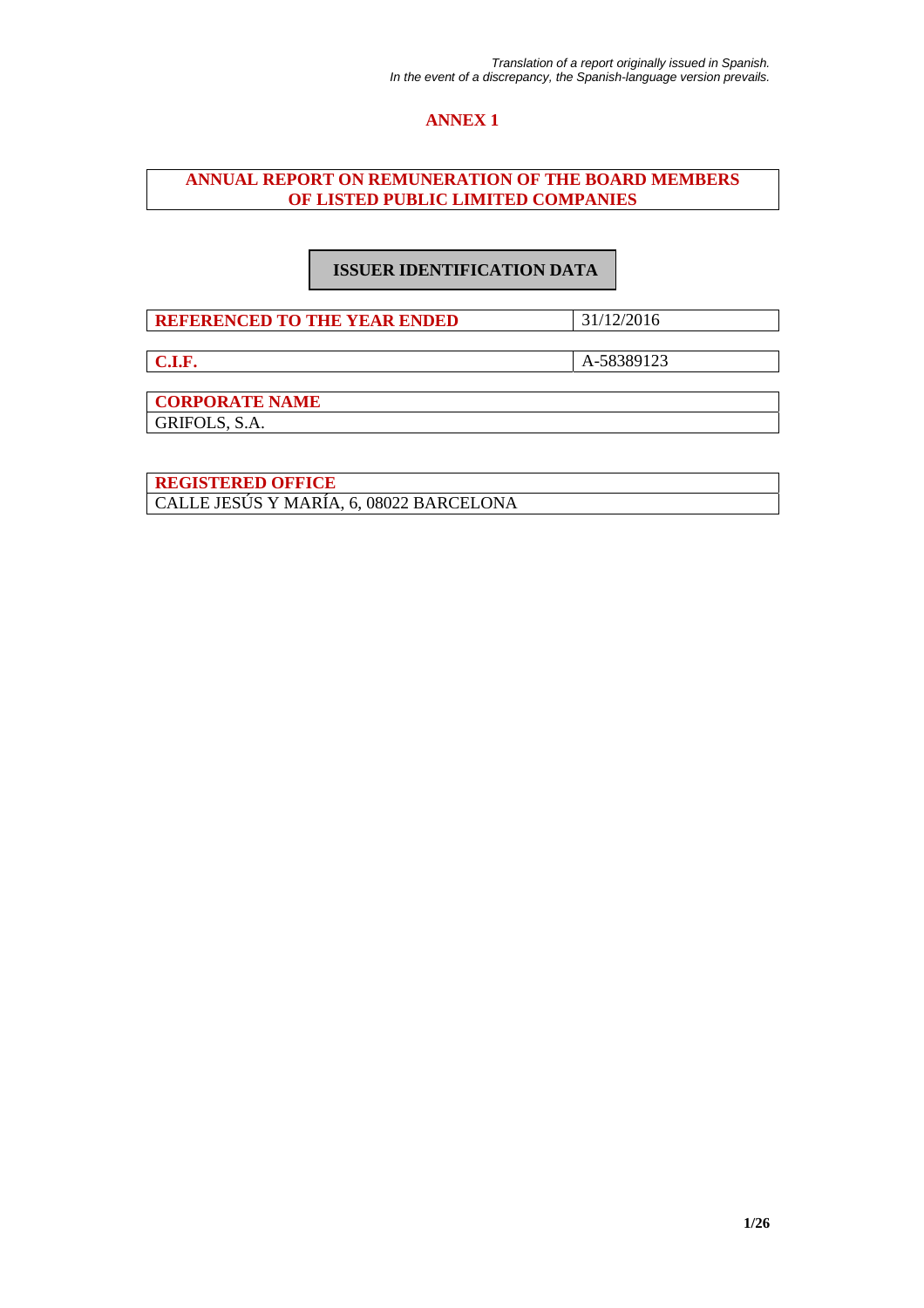# **TEMPLATE OF ANNUAL REPORT ON REMUNERATION OF THE BOARD MEMBERS OF LISTED PUBLIC LIMITED COMPANIES**

# **A COMPANY REMUNERATION POLICY FOR THE CURRENT FISCAL YEAR**

- A.1 Explain the remuneration policy of the Company. In this section, information is to be included on the following:
	- General principles and fundamentals of the remuneration policy.
	- The most significant changes made in the remuneration policy compared to that applied during the previous financial year, as well as those modifications that may have been made during the financial year of the conditions for the exercising of options already granted.
	- Criteria used and composition of similar corporate groups whose remuneration policies have been examined to establish the remuneration policy of the company.
	- Relative importance of the variable compensation concepts in relation to those fixed and criteria followed to determine different components of the directors' remuneration package (remuneration mix)

### **Explain the remuneration policy**

The remuneration system of the members of the Board of Directors and the remuneration policy of the Company aims to remunerate directors adequately based on their commitment, qualifications and effective responsibility, ensuring that it does not become an obstacle to their independence and that said remuneration is in accordance to market requirements. The directors' remuneration policy included in the Annual Remuneration Report corresponding to the financial year 2014, approved, on consultative vote, by the General Shareholders' Meeting of the Company held on 29 May 2015 is applicable during the three financial years following the year of its approval, in accordance with article 529 *novodecies* of the Spanish Companies Act, pursuant to the provisions of the Transitional Provision of Law 31/2014, of 3 December, amending the Spanish Companies Act in matters of corporate governance.

The remuneration regime of the members of the Board of Directors and the remuneration policy are regulated in the Company's Articles of Association and in the Regulations of the Board of Directors.

A. Articles of Association of the Company

Article 20.bis of the Articles of Association establishes that the remuneration of the board members as such shall be a fixed amount. To that end, the General Shareholders' Meeting will approve, at least every three years and with validity for the three years following the year of its approval, the directors' remuneration policy, which shall necessarily set out the maximum amount of the annual remuneration to be paid to all the directors as such, and the Board of Directors shall be in charge of its distribution among the members. The duties and responsibilities of each director, the membership to Board committees and other relevant objective circumstances shall be taken into account when distributing the amount.

Notwithstanding the foregoing, the directors will have the right to be refunded any expenses incurred upon while holding their office, and to receive remuneration for performing their executive duties specified in the contracts approved in accordance with the Spanish Companies Act, as long as it adjusts to the directors' remuneration policy approved by the General Shareholders' Meeting pursuant to the Company's Corporate Governance System and any applicable legal provision.

B. Regulations of the Board of Directors of the Company

Articles 26 and 27 of the Regulations of the Board of Directors complement and develop article 20.bis of the Articles of Association and establish that the directors' remuneration policy must include, necessarily, the maximum annual remuneration to be paid to all directors in their capacity as such.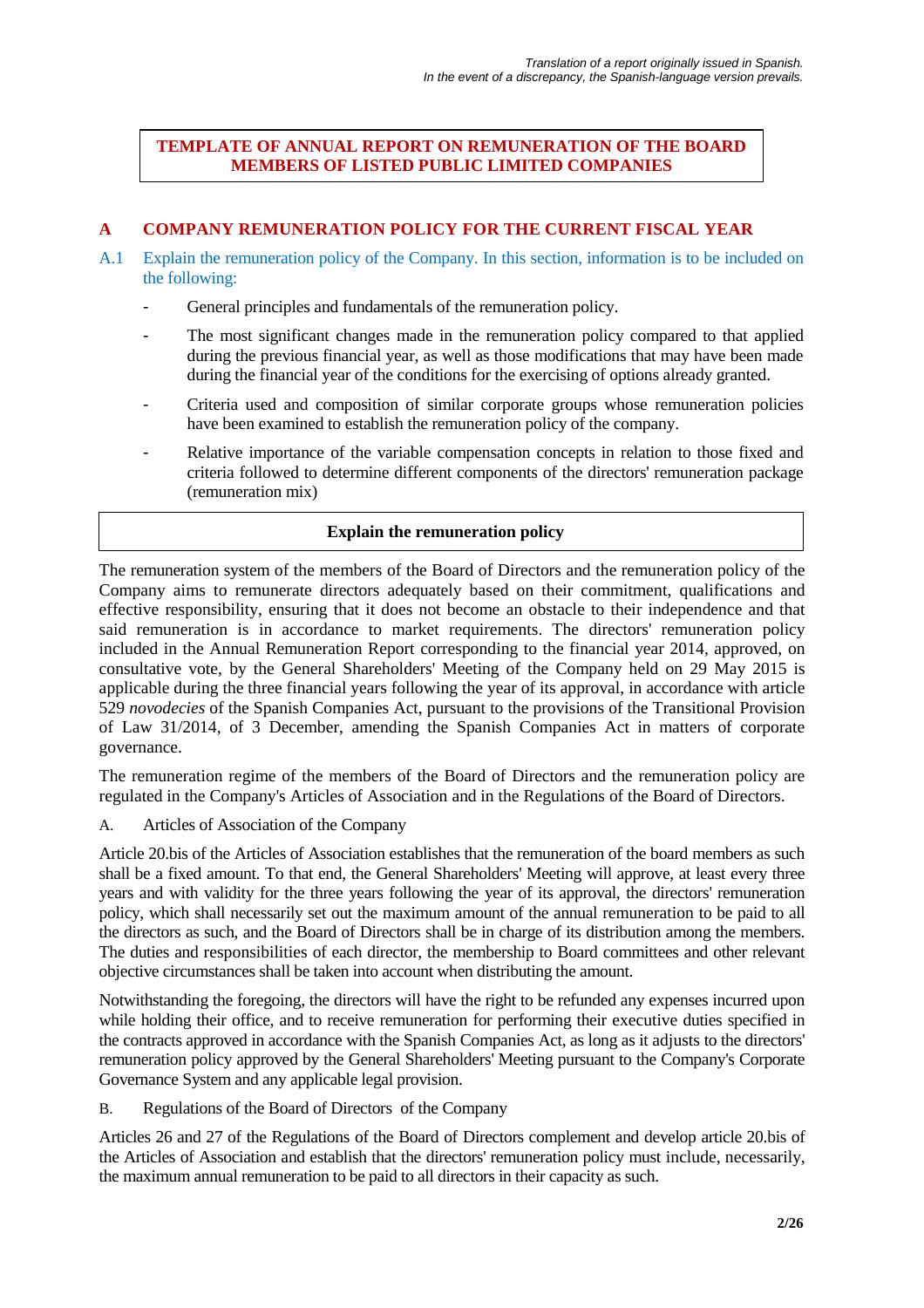With respect to the remuneration of the directors for performing executive duties, the policy must include: (i) the amount of the annual fix remuneration and its variation during the period to which the policy refers; (ii) the different parameters to set the variable components; and (iii) the main terms and conditions of their contracts including, in particular, duration, severance payments or compensations for the early termination of their relationship, and exclusivity, post-contractual non-competition, and retention or loyalty agreements.

The Board of Directors, with the guidance of the Appointments and Remuneration Committee, shall adopt all measures within its reach to guarantee that the remuneration of non-executive directors is in line with the following directives:

- (a) the non-executive director should be remunerated in relation to his actual dedication, qualification and responsibility;
- (b) the non-executive director should be excluded from remuneration systems based on receiving shares in the Company or companies of the Group, stock options or financial instruments referenced to the value of the share, in variable remunerations linked to the Company's profits or welfare systems;

This directive, however, shall not affect the receiving of shares in the Company, on the condition that the directors keep them until their resignation as director;

- (c) The amount of the non-executive director's remuneration should be calculated in order to encourage dedication, but not become an obstacle to independence.
- C. Changes in the remuneration policy
- 1. During fiscal year 2016 there have been no changes in the Company's remuneration system. However, it is convenient to remind that, on 10 December 2015, the Succession Plan was approved, as well as notified on 14 December 2015. On 1 July 2016, the Succession Plan started to be implemented, affecting the remuneration policy as detailed below.

Year 2016 was a transitional year, as Victor Grifols Deu, son of Victor Grifols Roura, Chairman and Chief Executive Officer of the Company, joined the Board of Directors, after the General Shareholders' Meeting gave its approval on 27 May 2016. Additionally, Raimon Grifols Roura, brother of the Chief Executive Officer, also joined the company in an executive position, leaving his post as a partner in a law firm. This was the first stage of the Succession Plan which began a transitional management that ended on 1 January 2017.

In accordance with article 249 of the Spanish Companies Act, the new directors' senior management contracts were approved by the Board of Directors on 27 May 2016, although they did not enter into effect until 1 July 2016. Both contracts comply with the Company's remuneration policy and were approved by the Appointments and Remuneration Committee.

The incorporation of these two directors in the category of "executive directors" has not changed the remuneration policy.

2. With effect from 1 January 2017, and as set out in the Succession Plan, Mr. Victor Grifols Roura resigned as Chief Executive Officer, staying on as non-executive Chairman of the Board of Directors. That same day, Raimon Grifols Roura and Victor Grifols Deu became the Chief Executive Officers of the Company. The appointments took place during the meeting of the Board of Directors held on 16 December 2016.

Therefore, as of 1 January 2017, the Company's remuneration policy changed owing to the position held by Victor Grifols Roura as non-executive Chairman of the Board of Directors, as his remuneration for his role in the Company is different to that of the other members of the Board of Directors, as described in section A3.

The remuneration of the Chairman of the Board of Directors will be a fixed annual amount of 965 (in thousands of euros) for fiscal year 2017. The Chairman of the Board of Directors will no longer perceive a variable remuneration. The remuneration of Mr. Grifols has been determined taking into account his proven experience as director and Chairman of Grifols, S.A., in addition to his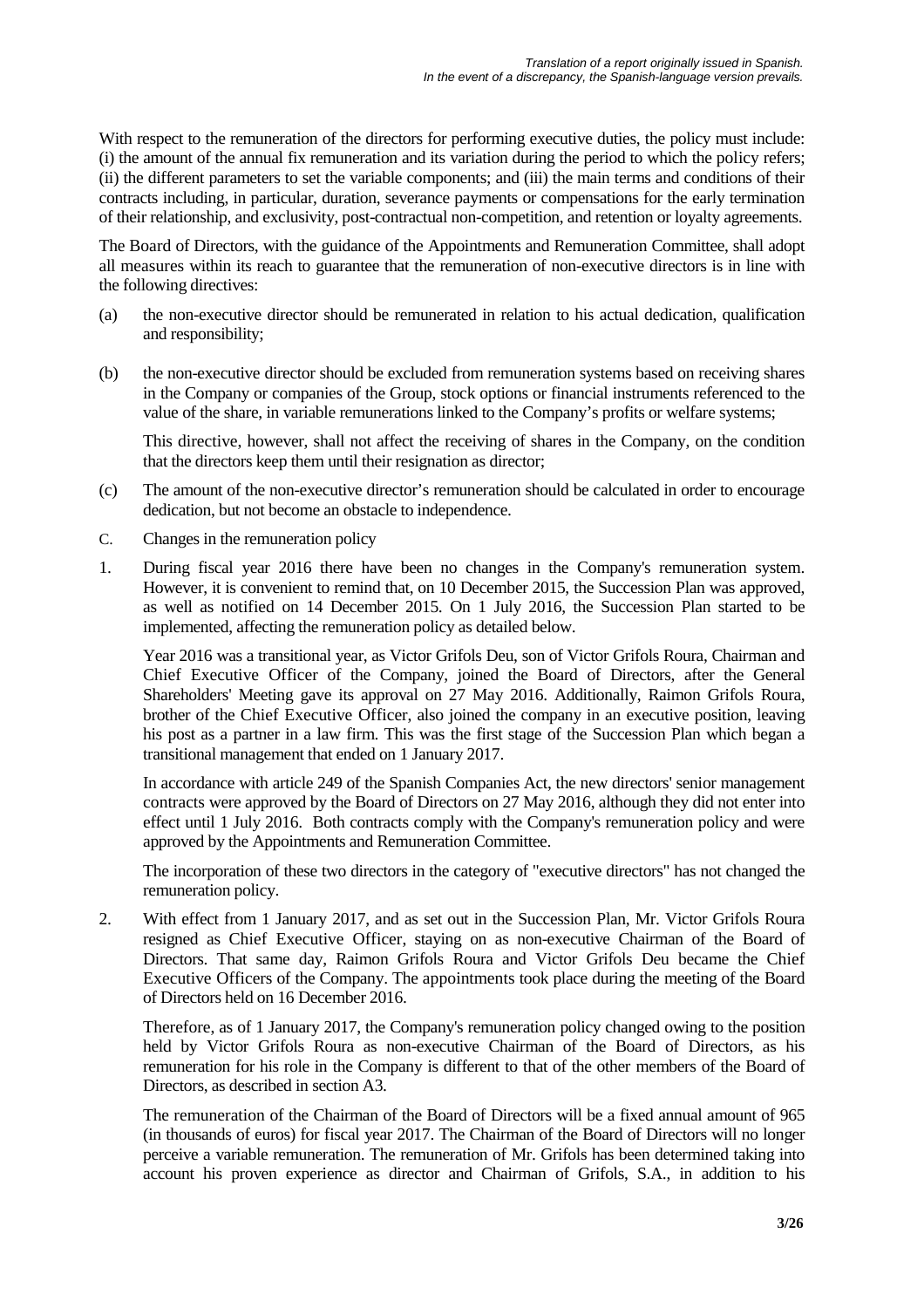knowledge in the sector where the Company operates. During fiscal year 2017, a proposal will be made to the General Shareholders' Meeting to renew Mr. Grifols' position as director for an additional 4 years period.

When deciding the remuneration of Mr. Grifols, which is the same fixed amount he had when he held an executive position, excluding any variable amount, the additional duties that he will carry out, as well as those set out in the Spanish Companies' Act for the position of Chairman of the Board of Directors, were taken into account. In particular, but not limited to, these duties are related to: (i) the internal procedures of the Board of Directors, (ii) the advising of the Chief Executive Officers, (iii) corporate governance, (iv) the composition and efficiency of the Board of Directors, (v) the external representation of the Company.

It should be highlighted that Mr. Grifols has not received any compensation for the termination of his executive role and duties.

A.2 Information on preparatory work and the decision-making process that has been followed in order to determine the remuneration policy and the role performed, where applicable, by the Remuneration Committee and other bodies of control in the configuration of the remuneration policy. This information shall, where applicable, include the mandate given to the Remuneration Committee, its composition, and the identity of any external advisors whose services may have been used to define the remuneration policy. Additionally, the character of those board members who, where applicable, may have intervened in the definition of the remuneration policy shall be expressed.

### **Explain the process to determine the remuneration policy**

According to the Regulations of the Board of Directors, board members shall be entitled to obtain the remuneration established by the Board of Directors under the provisions of the Articles of Association and other regulations and in accordance with the indications of the Appointments and Remuneration Committee, ensuring that the remuneration is moderate and based on market requirements.

In this regard, article 15 of the Regulations of the Board of Directors regulates how the Appointments and Remuneration Committee operates; this committee must meet at least once a year to prepare information on the remuneration of the board members, and the Board of Directors must approve it and include it in its annual public documentation.

The duties of the Appointments and Remuneration Committee include: (i) recommending, to the Board of Directors, the remuneration policy of the directors and general managers or anyone performing top-level management duties under the direct supervision of the Board, executive committees or Chief Executive Officers, as well as the individual remuneration and other contractual terms regarding the executive directors, ensuring its fulfilment and (ii) periodically reviewing the remuneration programmes for executive officers, taking into account their competence and performance.

Composition of the Appointments and Remuneration Committee: In accordance with the Spanish Companies' Act, the Appointments and Remuneration Committee is exclusively formed by nonexecutive directors, of which at least two are independent.

On the date this report is issued, the Appointments and Remuneration Committee is formed by:

- Marla E. Salmon Chairman Independent
- Luís Isasi Fernández de Bobadilla Member Independent
- Tomás Dagá Gelabert Member Other External
- Núria Martín Barnés Secretary non-member

The Appointments and Remuneration Committee met on 10 December 2015 to review the Company's remuneration policy to be applied in 2016. Following the proposal of the Appointments and Remuneration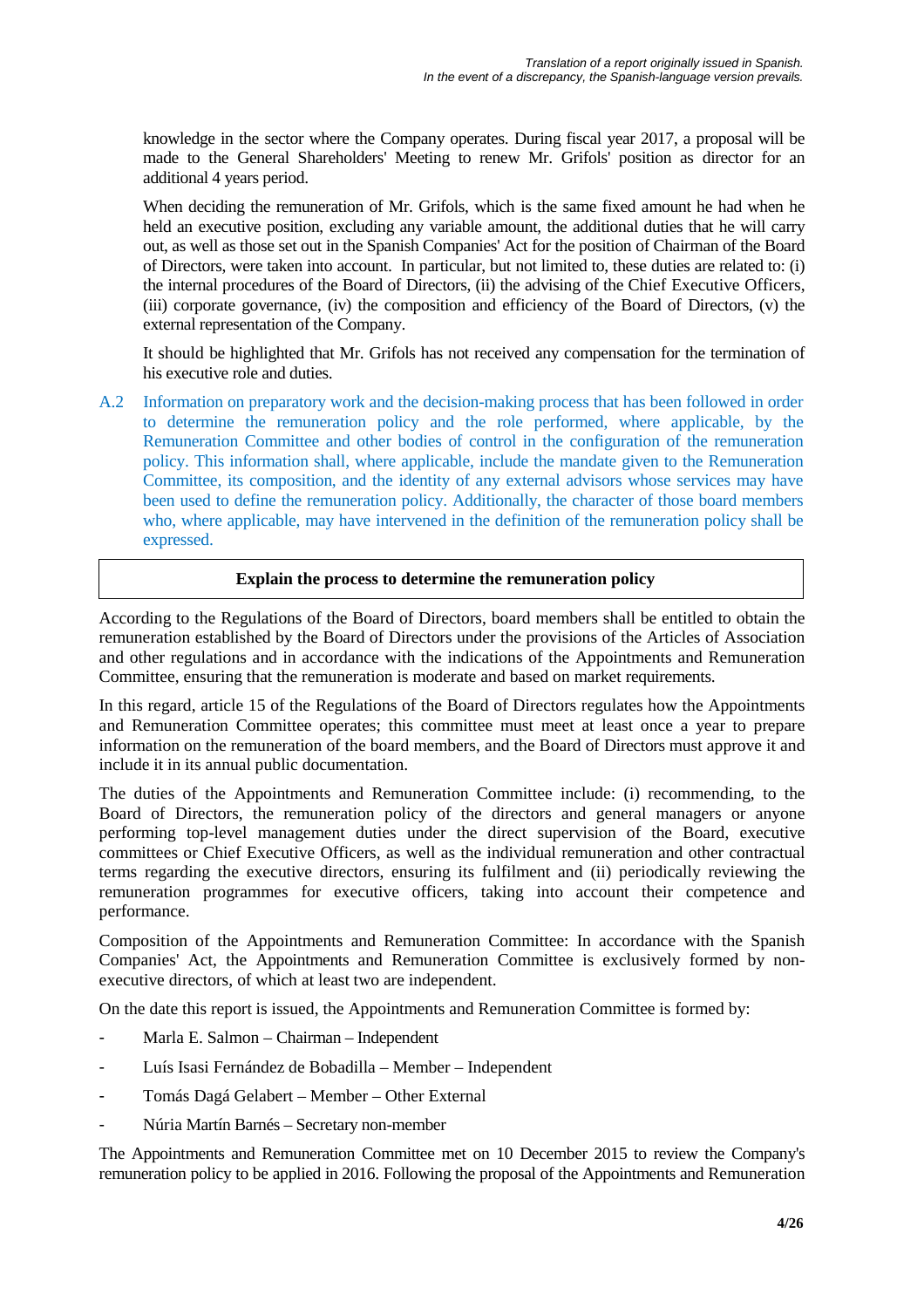Committee, this policy had been previously reviewed by the Company's Human Resources Department, which compared the policy applied by the Company to that of similar companies, and the policy was later approved by the Board of Directors.

The analysis was based in the selection of a number of comparable companies listed in the main index of the Spanish stock market, named IBEX-35, and, hence, incorporated the principal Spanish companies taking into account their dimension, international implantation and main characteristics, as well as the companies related to the plasma industry. On the basis of this analysis, Grifols' remuneration appears to be moderated, especially when it is compared in terms of stock market capitalisation.

Moreover, according to the annual report on the remuneration of the board members of listed public limited companies of fiscal year 2014, last approved by the CNMV, the average remuneration of executive chairman from the IBEX is close to 3.3 million euros, and the average remuneration of executive directors (excluding chairman and Chief Executive Officers) is of 2.1 million euros. Therefore, the remuneration of the executive directors and executive chairman of the company are below these averages.

A.3 Indicate the value and the nature of the fixed components, with breakdowns, where appropriate, of the remuneration for the performance of top management functions of executive board members, of additional remuneration for being the chair or a member of any board committees, of allowances for participating on the board and its committees or other fixed remuneration for being board members, as well as an estimate of the fixed annual remuneration that these may cause. Identify other benefits not paid in cash and the fundamental parameters by which these are granted.

# **Explain the fixed components of the remuneration**

No significant changes were made in the policy for fiscal year 2016 with respect to the policy approved in 2015.

A. Non-executive directors

As at the date of this report there are 9 non-executive directors, of which 7 receive an annual fixed remuneration as a result of their role as board members (7 of such board members are independent and two are other external).

Pursuant to the remuneration policy included in the Annual Remuneration Report corresponding to fiscal year 2014, approved, on consultative vote, by the Ordinary General Shareholders' Meeting of the Company held on 29 May 2015, and which is applicable during the three financial years following the year of its approval, the amount of the fixed annual remuneration is 100,000 euros for each member of the Board of Directors that are non-executive directors, with the exception of those non-executive directors that are rendering paid professional services to the Company or the Group.

Also, any director that is a member of one of the Board of Director's Committees (Audit Committee and Appointments and Remuneration Committee) shall receive an additional gross annual remuneration of 25,000 euros as a result of a heavier workload (thus, the total remuneration shall amount to 125,000 euros). Similarly, the chairpersons of each Committee shall receive an additional 25,000 euros for performing their duties (thus, the total remuneration shall amount to 150,000 euros). The coordinating director shall receive an additional remuneration amounting to 50,000 euros for performing its duties (thus, the total remuneration shall amount to 150,000 euros).

Under no circumstances shall the remuneration of a non-executive director exceed 150,000 euros.

B. Executive directors

As at the date of this Report, there are 3 executive directors that receive an annual fixed remuneration arising from the employment relationship (or, where applicable, commercial) that they have with the Company: (i) the 2 Chief Executive Officers, and (ii) the Deputy Chief of Operations Officer.

The remuneration of the two Chief Executive Officers has been determined taking into account the remuneration of similar positions in comparable companies, based on the analysis carried out by the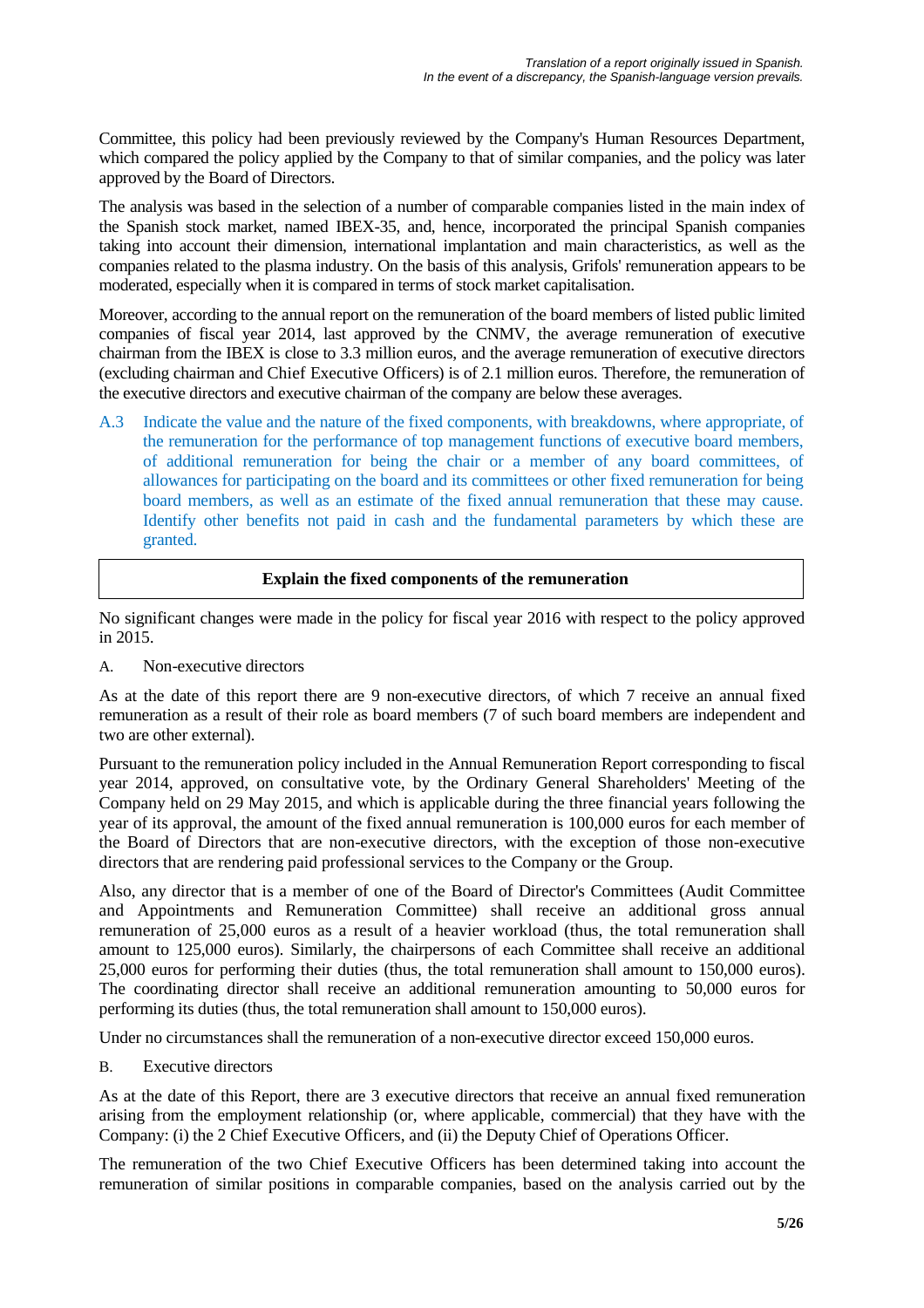Company's Human Resources Department, as proposed by the Appointments and Remuneration Committee.

As regards the third executive director, his retribution has increased in 4% compared to last year.

C. Non-executive Chairman

As stated in section A1 above, as from 1 January 2017, and as result of carrying out the Succession Plan, the remuneration of the Chairman of the Board of Directors will be a fixed annual amount of 965 (in thousands of euros). The Chairman's remuneration has been decided taking into account his proven experience as director and Chairman of the Company, in addition to his knowledge in the sector where the Company operates. During fiscal year 2017, a proposal will be made to the General Shareholders' Meeting to renew Mr Grifols' position as director for an additional 4 years period.

When deciding the remuneration of Mr Grifols, which is the same fixed amount he had when he held an executive position, excluding any variable amount, the additional duties that he will carry out, as well as those set out in the Spanish Companies' Act for the position of Chairman of the Board of Directors, were taken into account. In particular, but not limited to, these duties are related to: (i) the internal procedures of the Board of Directors, (ii) the advising of the Chief Executive Officers, (iii) corporate governance, (iv) the composition and efficiency of the Board of Directors, (v) the external representation of the Company.

#### A.4 Explain the amount, nature and the main characteristics of the variable components of the compensation systems.

In particular:

- Identify each remuneration plans of which the board members are the beneficiaries, their scope, the date on which they were approved, the date of implementation, the period of validity and their main characteristics. For stock option plans and other financial instruments, the general characteristics of the plan must include information on the conditions for exercising said options or financial instruments for each plan.
- Indicate any remuneration by way of participation in profits or bonuses, and the reason for which they were granted.
- Explain the fundamental parameters and the basis for any annual bonus systems.
- The categories of board members (executive, external proprietary, independent external or other external board members) that are beneficiaries of remuneration systems or plans that incorporate variable remuneration.
- The basis of said variable remuneration systems or plans, the criteria for assessing the chosen performance/duties, as well as the components and methods of the assessment to determine whether or not said assessment criteria have been fulfilled, and an estimate of the absolute value of the variable remuneration to which the currently valid remuneration plan would cause, based on the degree of fulfilment of the hypotheses or objectives taken as a reference.
- Where appropriate, information is to be given on the periods of deferment or payment by instalments that may have been established and/or any periods of retention of shares or other financial instruments, should these exist.

#### **Explain the variable components of the remuneration systems**

A. Variable remuneration derived from the position of board member.

The directors do not receive variable remuneration for being members of the board. In accordance with article 20 of the Company's Articles of Association "The remuneration of the board members shall be a fixed amount".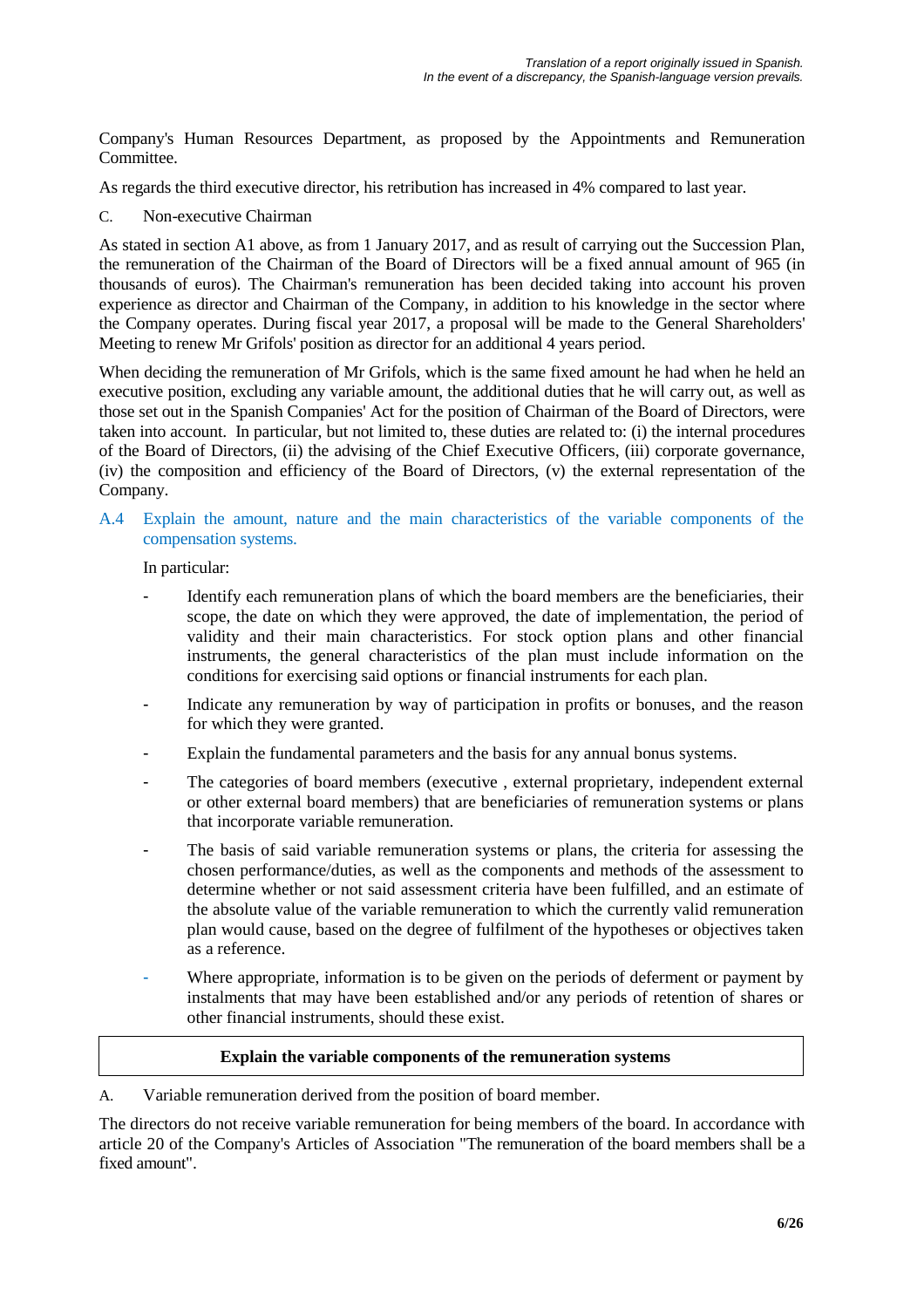The non-executive Chairman does not receive a variable remuneration either.

B. Variable remuneration derived from exercising executive duties:

The variable component is paid to board members that have the category of executive directors and, as such, have an employment relationship (or, where appropriate, a commercial relationship) with the Company. As at the date of this report, there are 3 executive directors that receive an annual variable remuneration derived from their employment relationship (or, where appropriate, commercial relationship) with the Company: (i) the 2 Chief Executive Officers, and (ii) the Deputy Chief of Operations Officer.

The percentage of the variable remuneration is subject to achieving the Company's annual objectives, in accordance with the common practices of similar companies –as described in section A.2– for positions of similar responsibility. These objectives are determined annually and are approved by the Appointments and Remuneration Committee. Objectives are linked to the performance of the Group as a whole, taking as reference the consolidated EBIT Holding amount, as this is considered one of the main indicators of the Company's management.

The variable remuneration can range from 30% to 45% of the final annual remuneration. To determine the percentage to be applied, a series of ranges have been established based on the accomplishment of objectives related to achieving the EBIT Holding. Based on the foregoing, and conditional on the accomplishment of the objectives determined, the variable retribution may vary between 0% and a maximum amount that may range from 30% to 45% of the final annual remuneration.

During fiscal year 2016, and until 30 June, there were 2 executive directors, but from 1 July 2016 until 31 December 2016 there were 4 executive directors. As detailed in section A1 above, Victor Grifols Roura held his position as executive director until 31 December 2016, and from 1 July 2016, Raimon Grifols Roura and Victor Grifols Deu joined as executive directors; both being currently Chief Executive Officers of the Company.

The procedures and calendar of the variable remuneration plan for 2016 is as follows:

- At the end of February 2017, the Board of Directors approves the annual accounts for 2016 and the level of accomplishment of the objectives that will result in the payment of the variable remuneration (bonus).
- In March 2017, the executive directors shall decide how much of their bonus (limited to 50% in Class B shares) shall be assigned to the share plan; also in March, the rights corresponding to class B shares shall be assigned. The remainder of the bonus that has not been allocated to the plan shall be paid in March.
- Class B share rights have an execution period of 2 years  $+1$  day (March 2019), once this period has elapsed the Class B shares (with no voting rights) shall be delivered, and the Group shall make an additional contribution of 50% of the amount contributed by the director.

As to the assessment method that shall determine the accomplishment of the objectives, it should be pointed out that the variable remuneration of the executive directors is based on the degree of accomplishment of the objective related to the the annual Net Result of the Exploitation EBIT. If the degree of accomplishment does not reach 90%, the executive directors would lose the right to be paid. During fiscal year 2016, the Group accomplished 100% of the objective.

A.5 Explain the main features of the long-term saving systems, including retirement and any other compensations or allowances for survival, financed in part or in full by the company, whether these may have been endowed internally or externally, with an estimate of their value or equivalent annual cost, indicating the type of plan, whether it is a defined contribution or benefit, the conditions for consolidation of the economic rights in favour of the board members and their compatibility with any kind of indemnity as a result of early resolution or termination of the contractual relationship between the company and the board member.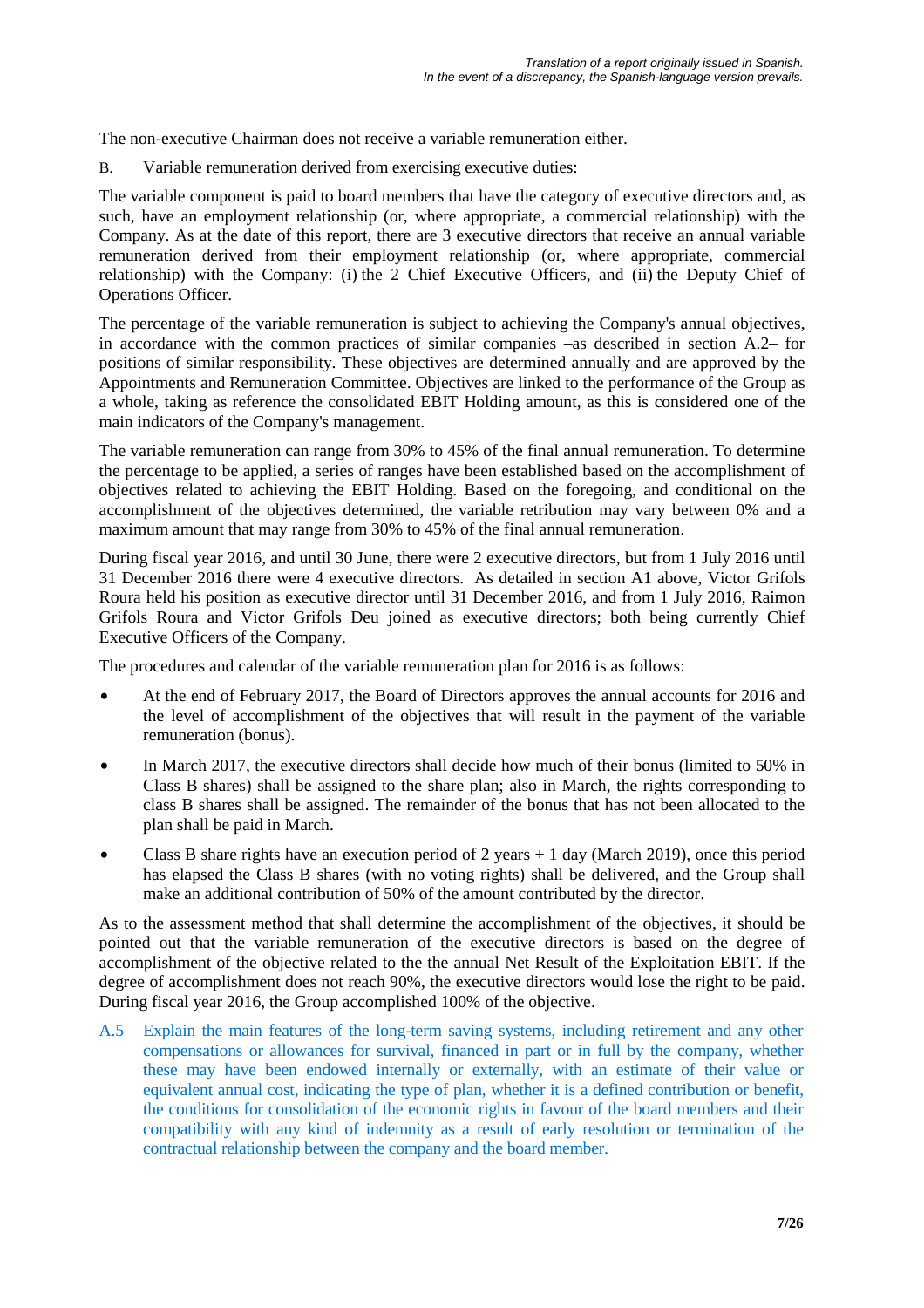Also indicate any contributions in favour of a board member to defined benefit pension plans; or the increase of a board member's consolidated rights, in the event of contributions to defined benefit plans.

#### **Explain the long-term saving systems**

Not applicable.

A.6 Indicate any indemnities agreed or paid in the event of termination of functions in their role as board members.

### **Explain the indemnities**

Not applicable.

A.7 Indicate the conditions that the contracts of those who may exercise functions of top management as executive board members must respect. Among others, information is to be given on the period of validity, limits of the amounts of indemnity, permanence clauses, terms of prior notice, as well as payment in lieu of the mentioned term of prior notice, and any other clauses relating to signingon bonuses, as well as indemnities or contractual protection for early resolution or termination of the contractual relationship between the company and the executive board member. Include, among others, non-competition agreements, exclusivity, permanency or loyalty and postcontractual non-competition.

### **Explain the conditions of the contracts of the executive board members**

The contracts of the 4 executive directors (which, as specified in section A4 above are the directors the company had as at 31 December 2016) are standard contracts, as they do not include any particularities beyond those normal in this type of contracts. Without detriment to the foregoing, said contracts do include clauses of acquisition of control, pursuant to which, in the event that there was an acquisition of control, the executive directors may opt to stay in the Company or terminate their relationship with it. In the latter case, they are entitled to a severance payment equivalent to five years of salary. It has to be enlightened that the remuneration of executive directors is lower than the average of the companies of the IBEX, as set forth in section A2 of this Report.

Since the termination payments are calculated on the basis of 5 years, they are lower (in absolute terms) than the termination payments of many similar companies, which calculate such concept on the basis of 2 years but could lead to the payment of a higher amount. This circumstance is due to the fact that the remuneration of Grifols' top managers is moderate. Moreover, the amount is considered reasonable given that the contracts include non-compete clauses for a 3 years period. Additionally, the characteristics of the industry in which the company operates, with "only" 3 principal actors, has led to Grifols adopting a specific policy on termination payments.

On the other hand, the contracts signed by the executive directors set out a non-compete obligation. Such clause supposes that once the relevant contract is terminated and during a period of three years after termination, they may not render services in companies of similar nature to that of the Company.

A.8 Explain any additional remuneration accrued by board members as compensation for services rendered other than those inherent to their position.

#### **Explain the additional remuneration**

Not applicable.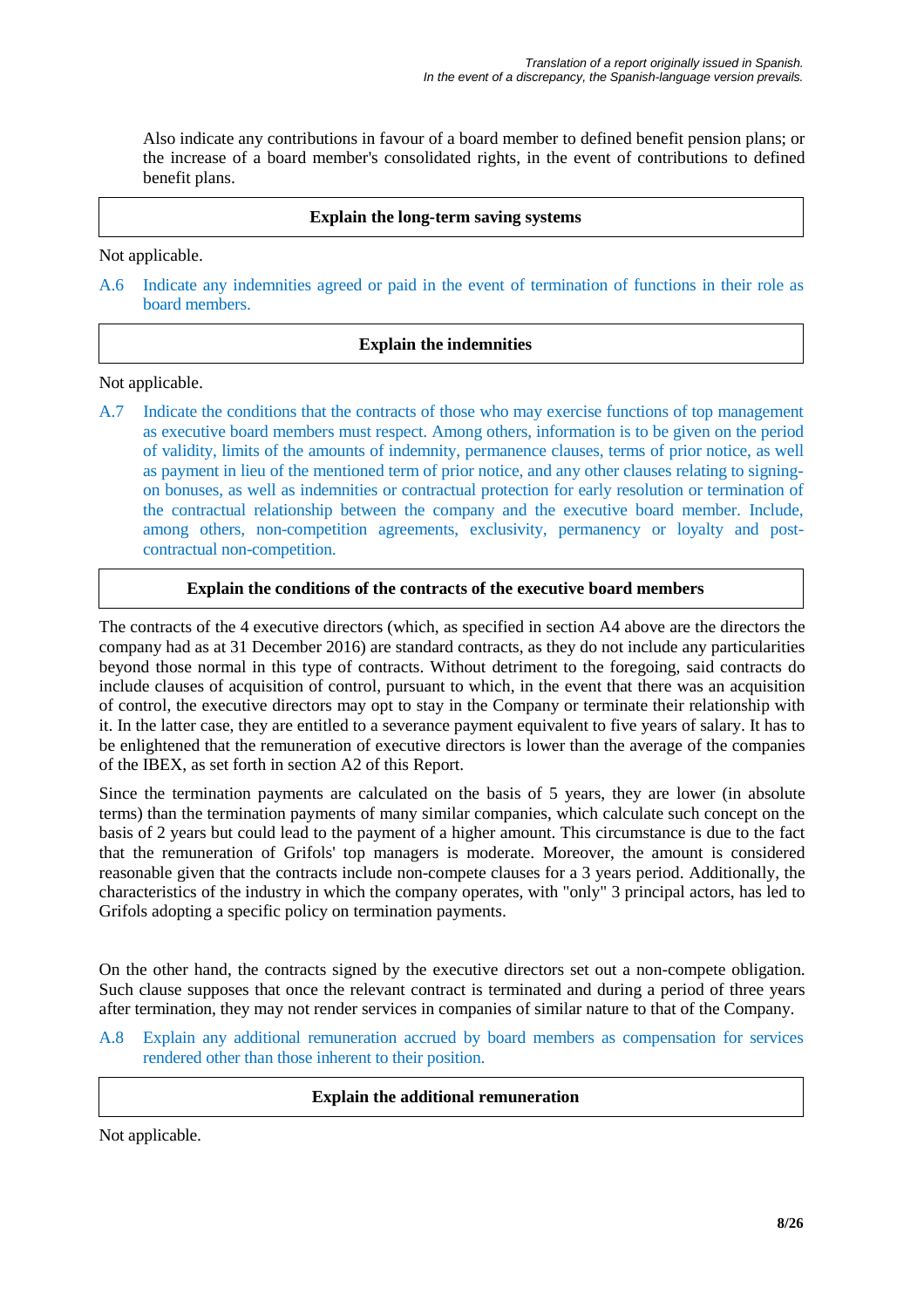A.9 Indicate any compensation in the form of advanced payments, credits and guarantees granted, with indication of the interest rate, their essential characteristics and the amounts finally returned, as well as the obligations assumed under these by way of guarantees.

#### **Explain the advanced payments, credits and guarantees granted**

Not applicable.

A.10 Explain the main characteristics of fringe benefits.

### **Explain the fringe benefits**

Not applicable.

A.11 Indicate the remuneration accrued by the board member by virtue of any payments that the listed company may make to any third-party companies in which the board member may render its services, whenever the purpose of said payments is to remunerate the services of the latter in the company.

**Explain the remuneration accrued by the board member by virtue of payments made by the listed company to any third-party companies in which the board member renders services**

Not applicable.

A.12 Any other compensation concepts different from the foregoing, whatever their nature may be and whichever the company of the group paying these may be, especially whenever they may be considered as related-party transactions or their issuing may distort the faithful image of the total remuneration accrued by the board member.

#### **Explain the other compensation concepts**

Not applicable.

A.13 Explain the actions taken by the company in relation to the remuneration system to reduce exposure to excessive risks and align it with the long-term objectives, values and interests of the company. This is to include, where appropriate, a reference to the following: measures planned in order to guarantee that the long-term results of the company will be taken into account in the remuneration policy, measures to establish a suitable equilibrium between the fixed and variable components of the remuneration, measures adopted in relation to those categories of personnel whose professional activities have a material repercussion on the risk profile of the company, formulas or clauses for collection, to be able to claim the refunding of the variable components of the remuneration based on results whenever such components may have been paid taking into account details the inexact nature of which may have been demonstrated subsequently in a clear manner, and measures planned to prevent conflicts of interests, where appropriate.

#### **Explain the actions taken to reduce risks**

The remuneration policy of the Company takes into account the long-term objectives of the Company, among other things, to reduce exposure to excessive risks, granting its top executives and its executive board members the possibility of obtaining a variable amount in relation to their remuneration. In this manner, the remuneration consists of a fixed amount and a variable amount, being possible for the latter to be as much as 30% to 45% of the final remuneration. The variable annual remuneration of executive directors is determined based on the achievement of certain annual objectives. The objectives are linked to the Group's performance as a whole, taking into account the consolidated EBIT Holding. In case the degree of achievement of such objectives does not reach the 90%, the right to perceive this variable remuneration would not be accrued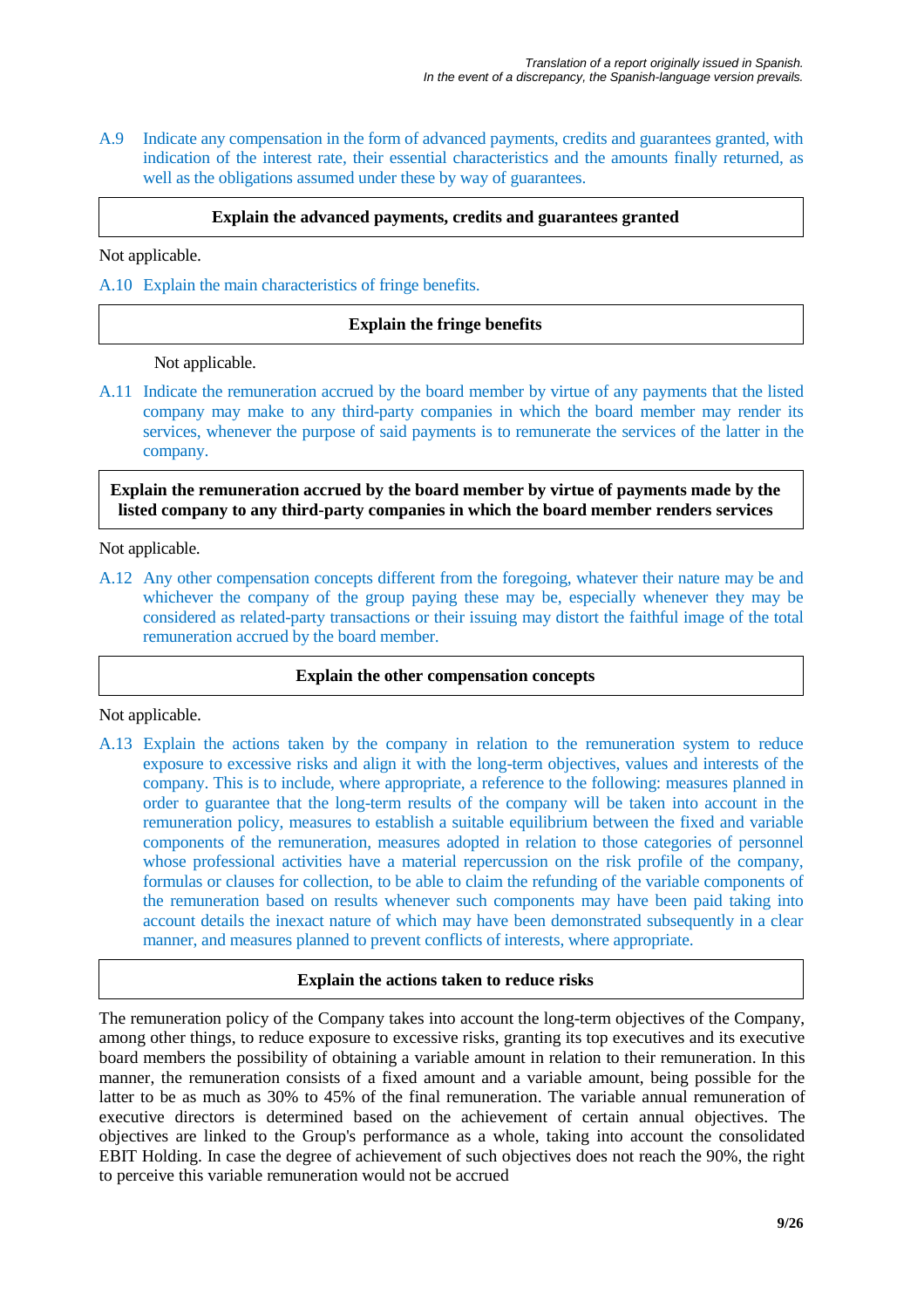The variable remuneration is an amount that may reach between 30% and 45% of the final annual remuneration. To determine the percentage to be applied to the variable remuneration, a series of ranges have been established based on the achievement of objectives related to the achievement of the EBIT Holding. Based on the foregoing, subject to the achievement of the objectives, the variable remuneration may vary between 0% and a maximum amount that may range from 30% to 45% of the final annual remuneration. Those annual contributions are not converted into shares until a 2 years and 1 day period has elapsed.

# **B REMUNERATION POLICY PLANNED FOR FUTURE FINANCIAL YEARS**

Abrogated

# **C GLOBAL SUMMARY OF HOW THE COMPENSATION POLICY WAS APPLIED DURING THE FINANCIAL YEAR CLOSED**

C.1 Briefly explain the main characteristics of the structure and concepts of the remuneration policy applied during the financial year closed, that give rise to the breakdown of the individual remuneration accrued by each board member, who are listed in section D of this report, as well as summarizing the decisions taken by the board in order to apply said concepts.

**Explain the process and remuneration concepts of the remuneration's policy applied during this fiscal year**

See sections A.1, A.2, A.3 and A.4 above, in which the remuneration policy of the Company is explained.

The remuneration policy of the Company is based on simplicity. In this regard, the remuneration of executive directors has exclusively consisted on a fix remuneration plus a variable that could reach between 30% and 45% of the final remuneration.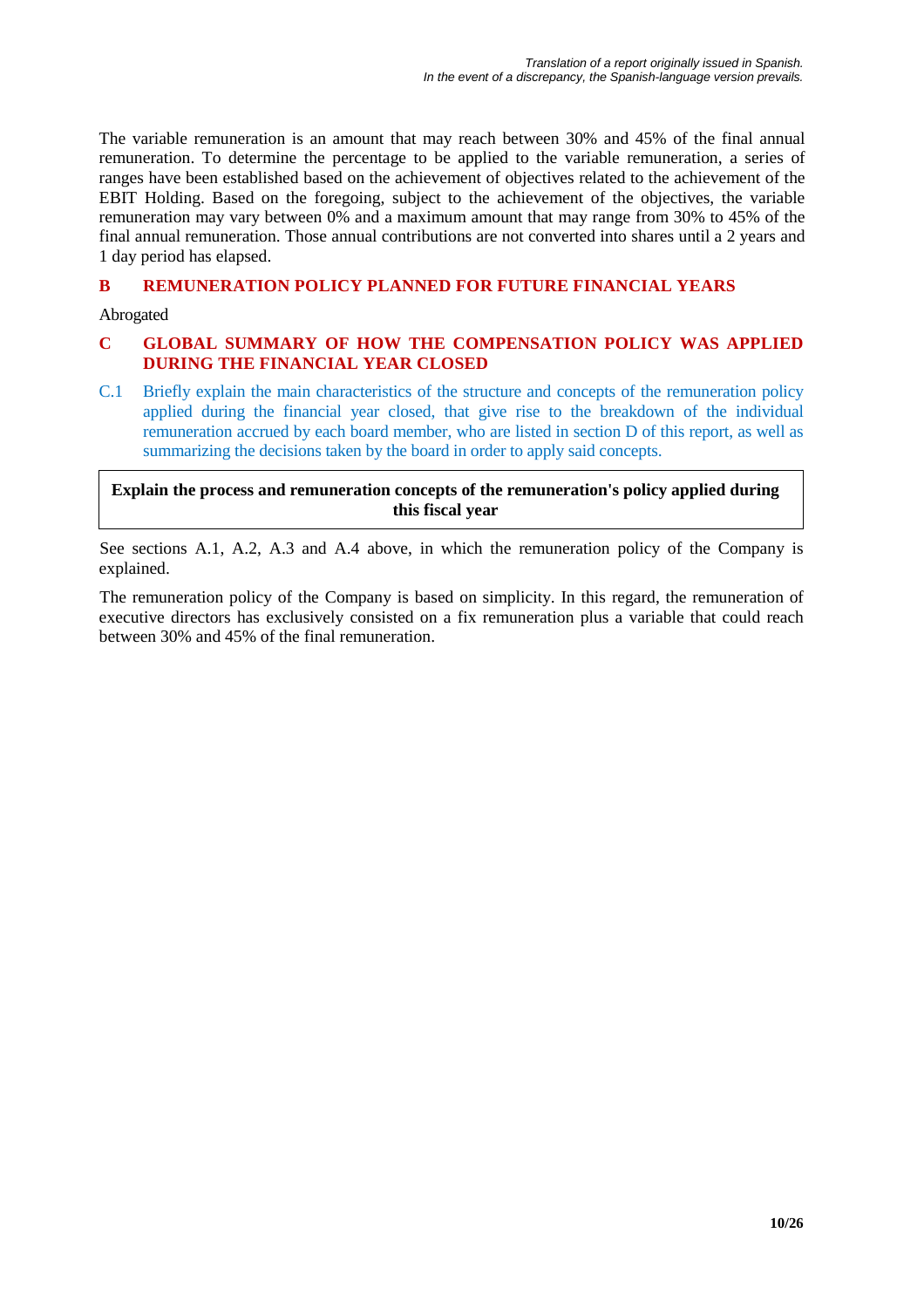#### **D BREAKDOWN OF THE INDIVIDUAL COMPENSATIONS ACCRUED BY EACH ONE OF THE BOARD MEMBERS**

| <b>Name</b>                       | <b>Type</b>    | Accrued period during 2016 financial<br>vear |
|-----------------------------------|----------------|----------------------------------------------|
| ANNA VEIGA LLUCH                  | Independent    | From 01/01/2016 to 31/12/2016.               |
| BELÉN VILLALONGA MORENÉS          | Independent    | From $01/01/2016$ to $31/12/2016$ .          |
| CARINA SZPILKA LÁZARO             | Independent    | From 01/01/2016 to 31/12/2016.               |
| IÑIGO SÁNCHEZ-ASIAÍN MARDONES     | Independent    | From 01/01/2016 to 31/12/2016.               |
| LUIS ISASI FERNÁNDEZ DE BOBADILLA | Independent    | From 01/01/2016 to 31/12/2016.               |
| <b>MARLA ELIZABETH SALMON</b>     | Independent    | From 01/01/2016 to 31/12/2016.               |
| <b>RAIMON GRIFOLS ROURA</b>       | Executive      | From 01/07/2016 to 31/12/2016.               |
| <b>STEVEN MAYER</b>               | Independent    | From $01/01/2016$ to $31/12/2016$ .          |
| THOMAS GLANZMANN                  | Other external | From 01/01/2016 to 31/12/2016.               |
| <b>VÍCTOR GRIFOLS ROURA</b>       | Executive      | From 01/01/2016 to 31/12/2016.               |
| RAMÓN RIERA ROCA                  | Executive      | From 01/01/2016 to 31/12/2016.               |
| TOMÁS DAGÁ GELABERT               | Other external | From 01/01/2016 to 31/12/2016.               |
| <b>VICTOR GRIFOLS DEU</b>         | Executive      | From 01/07/2016 to 31/12/2016.               |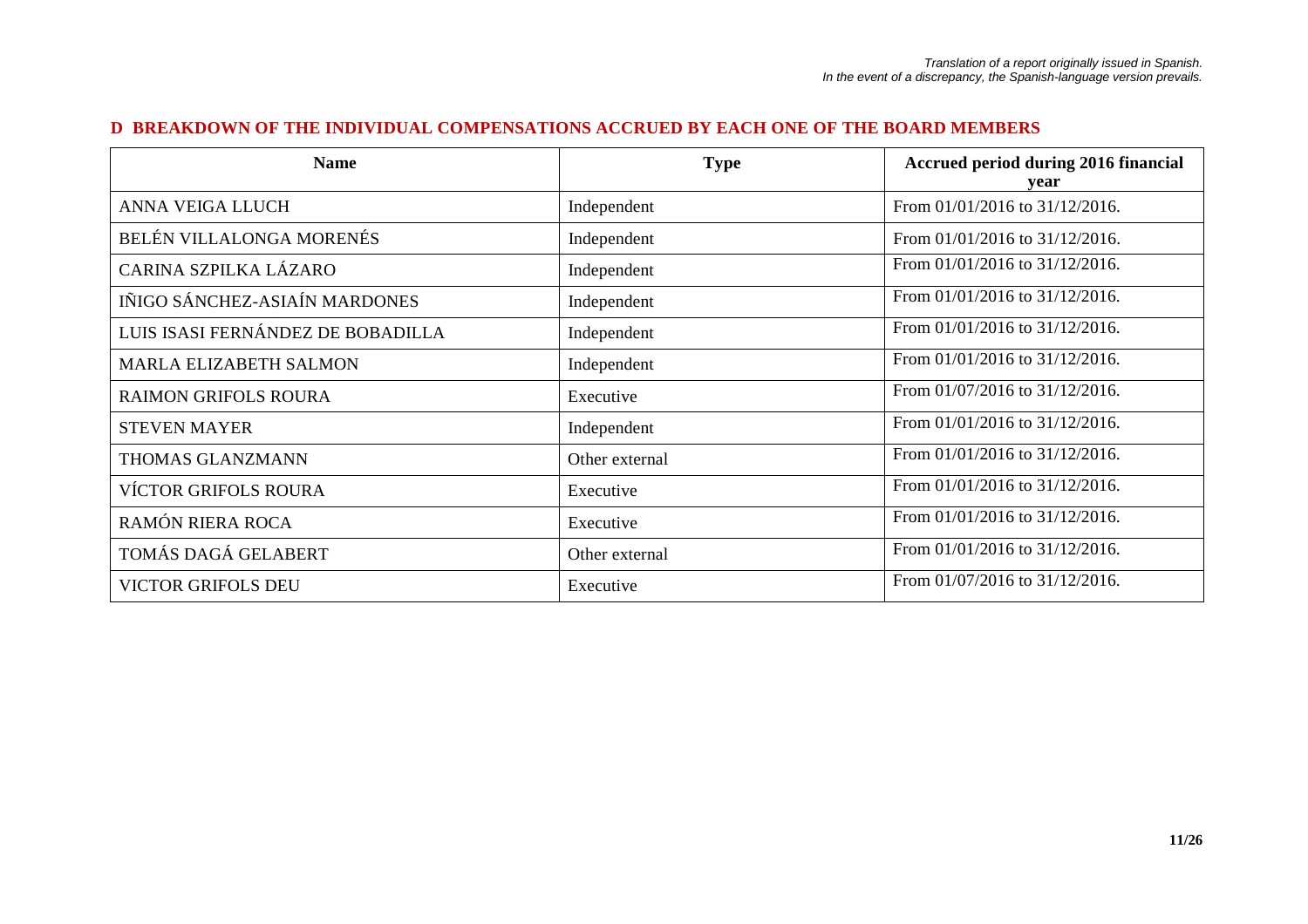- D.1 Complete the following charts in relation to the individualized remuneration of each board member (including the remuneration for performing executive functions) accrued during the financial year.
- a) Remuneration accrued by the company and covered in this report:

i) Compensation in cash (in thousands of  $\bigoplus$ 

| <b>Name</b>                                 | <b>Salary</b>  | <b>Fixed</b><br>remuneratio Expenses<br>$\mathbf n$ |                | Short-term<br>variable<br>remuneration | Long-term<br>variable<br>remuneratio<br>n | Remuneration<br>due to belonging Severances<br>to board<br>committees |                | Other<br>concepts | <b>Total</b><br>financial<br>year 2016 | <b>Total</b><br>financial<br>year 2015 |
|---------------------------------------------|----------------|-----------------------------------------------------|----------------|----------------------------------------|-------------------------------------------|-----------------------------------------------------------------------|----------------|-------------------|----------------------------------------|----------------------------------------|
| <b>ANNA VEIGA LLUCH</b>                     | $\overline{0}$ | 100                                                 | $\Omega$       | $\boldsymbol{0}$                       | $\Omega$                                  | $\Omega$                                                              | $\Omega$       | $\Omega$          | 100                                    | 100                                    |
| TOMÁS DAGÁ GELABERT                         | $\mathbf{0}$   | $\overline{0}$                                      | $\Omega$       | $\boldsymbol{0}$                       | $\theta$                                  | $\overline{0}$                                                        | $\overline{0}$ | $\overline{0}$    | $\theta$                               | $\overline{0}$                         |
| THOMAS GLANZMANN                            | $\overline{0}$ | $\Omega$                                            | $\overline{0}$ | $\boldsymbol{0}$                       | $\overline{0}$                            | $\mathbf{0}$                                                          | $\Omega$       | 905               | 905                                    | 845                                    |
| <b>RAIMON GRIFOLS ROURA</b>                 | $\overline{0}$ | 340                                                 | $\Omega$       | $\boldsymbol{0}$                       | $\theta$                                  | $\overline{0}$                                                        | $\Omega$       | $\Omega$          | 340                                    | $\overline{0}$                         |
| <b>RAMON RIERA ROCA</b>                     | $\overline{0}$ | 702                                                 | $\Omega$       | 250                                    | $\overline{0}$                            | $\Omega$                                                              | $\overline{0}$ | $\mathbf{0}$      | 952                                    | 913                                    |
| <b>VICTOR GRIFOLS ROURA</b>                 | $\Omega$       | 934                                                 | $\Omega$       | 340                                    | $\Omega$                                  | $\Omega$                                                              | $\Omega$       | $\Omega$          | 1,274                                  | 1,237                                  |
| BELÉN VILLALONGA MORENÉS                    | $\overline{0}$ | 100                                                 | $\Omega$       | $\overline{0}$                         | $\overline{0}$                            | 50                                                                    | $\Omega$       | $\Omega$          | 150                                    | 150                                    |
| LUIS ISASI FERNÁNDEZ DE<br><b>BOBADILLA</b> | $\overline{0}$ | 100                                                 | $\Omega$       | $\boldsymbol{0}$                       | $\Omega$                                  | 25                                                                    | $\Omega$       | $\Omega$          | 125                                    | 125                                    |
| CARINA SZPILKA LÁZARO                       | $\overline{0}$ | 100                                                 | $\overline{0}$ | $\boldsymbol{0}$                       | $\overline{0}$                            | 25                                                                    | $\overline{0}$ | $\overline{0}$    | 125                                    | 63                                     |
| <b>MARLA ELIZABETH SALMON</b>               | $\overline{0}$ | 100                                                 | $\overline{0}$ | $\overline{0}$                         | $\theta$                                  | 50                                                                    | $\Omega$       | $\mathbf{0}$      | 150                                    | 125                                    |
| <b>STEVEN MAYER</b>                         | $\overline{0}$ | 100                                                 | $\theta$       | $\boldsymbol{0}$                       | $\overline{0}$                            | 25                                                                    | $\Omega$       | $\Omega$          | 125                                    | 125                                    |
| IÑIGO SÁNCHEZ-ASIAÍN<br><b>MARDONES</b>     | $\overline{0}$ | 100                                                 | $\overline{0}$ | $\overline{0}$                         | $\theta$                                  | 50                                                                    | $\Omega$       | $\mathbf{0}$      | 150                                    | 75                                     |
| <b>VICTOR GRIFOLS DEU</b>                   | $\Omega$       | 177                                                 | $\Omega$       | $\Omega$                               | $\Omega$                                  | $\Omega$                                                              | $\Omega$       | $\Omega$          | 177                                    | $\theta$                               |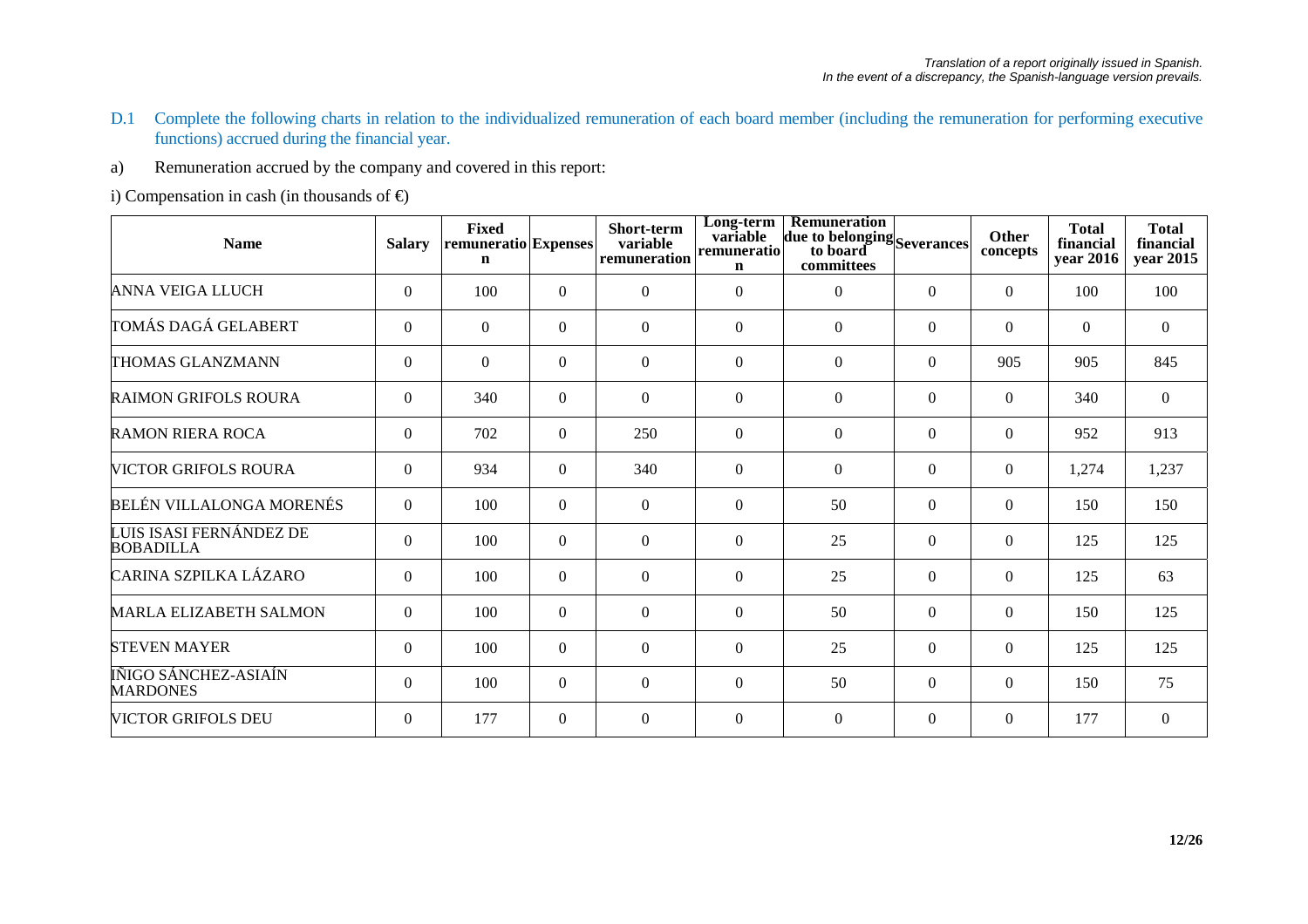# ii) Remuneration systems based on shares

| <b>VICTOR GRIFOLS DEU</b> |  |
|---------------------------|--|
| <b>RSU</b>                |  |

 $\Gamma$ 

| <b>Implementation date</b>                                |                       |                           |                                           |                       | Ownership of the option at the beginning of FY 2016 |                             |                                    | Options assigned during FY 2016 |                            |                            |                      |  |
|-----------------------------------------------------------|-----------------------|---------------------------|-------------------------------------------|-----------------------|-----------------------------------------------------|-----------------------------|------------------------------------|---------------------------------|----------------------------|----------------------------|----------------------|--|
|                                                           | No.<br><b>Options</b> | <b>Shares</b><br>affected | Price<br>exer.<br>$\Theta$                | <b>Exercise term</b>  |                                                     |                             | No.<br><b>Options</b>              | <b>Shares</b><br>affected       | Price<br>exer.<br>$\Theta$ | <b>Exercise term</b>       |                      |  |
| 10/03/2015                                                | 2,535                 | 2,535                     | 0.00                                      | 2 years and 1 day     |                                                     |                             | 10,257                             | 10,257                          | 0.00                       | 2 years and 1 day          |                      |  |
| Conditions: Not applicable                                |                       |                           |                                           |                       |                                                     |                             |                                    |                                 |                            |                            |                      |  |
| <b>Shares delivered</b><br>during FY 2016                 |                       |                           | <b>Options executed during FY</b><br>2016 |                       |                                                     |                             | Op. expired<br>and not<br>executed |                                 | Options at the end of 2016 |                            |                      |  |
| No of<br><b>Shares</b>                                    | <b>Price</b>          | <b>Amount</b>             | <b>Price</b><br>exer.<br>$\Theta$         | No.<br><b>Options</b> | <b>Affected</b><br>shares                           | <b>Gross</b><br>$(m\Theta)$ | No.<br><b>benefit Options</b>      | No.<br><b>Options</b>           | <b>Affected</b><br>shares  | Price<br>exer.<br>$\Theta$ | <b>Exercise term</b> |  |
| $\mathbf{0}$                                              | 0.00                  | $\boldsymbol{0}$          | 0.00                                      | $\theta$              | $\theta$                                            | $\overline{0}$              | $\overline{0}$                     | 12,792                          | 12,792                     | 0.00                       | 2 years and 1 day    |  |
| Other requirements for the financial year: Not applicable |                       |                           |                                           |                       |                                                     |                             |                                    |                                 |                            |                            |                      |  |

| <b>RAMON RIERA ROCA</b><br><b>RSU</b> |                       |                                                                      |                          |                                                     |                       |                           |                                   |                                 |
|---------------------------------------|-----------------------|----------------------------------------------------------------------|--------------------------|-----------------------------------------------------|-----------------------|---------------------------|-----------------------------------|---------------------------------|
| <b>Implementation date</b>            |                       |                                                                      |                          | Ownership of the option at the beginning of FY 2016 |                       |                           |                                   | Options assigned during FY 2016 |
|                                       | No.<br><b>Options</b> | <b>Shares</b><br>$\left  \right $ affected $\left  \right $ affected | <b>Price</b><br>$\Theta$ | <b>Exercise term</b>                                | No.<br><b>Options</b> | <b>Shares</b><br>affected | <b>Price</b><br>exer.<br>$\Theta$ | <b>Exercise term</b>            |
| 10/03/2015                            | 27,177                | 27,177                                                               | $\mid 0.00 \mid$         | 2 years and 1 day                                   | 23,752                | 23,752                    | 0.00                              | 2 years and 1 day               |
| Conditions: Not applicable            |                       |                                                                      |                          |                                                     |                       |                           |                                   |                                 |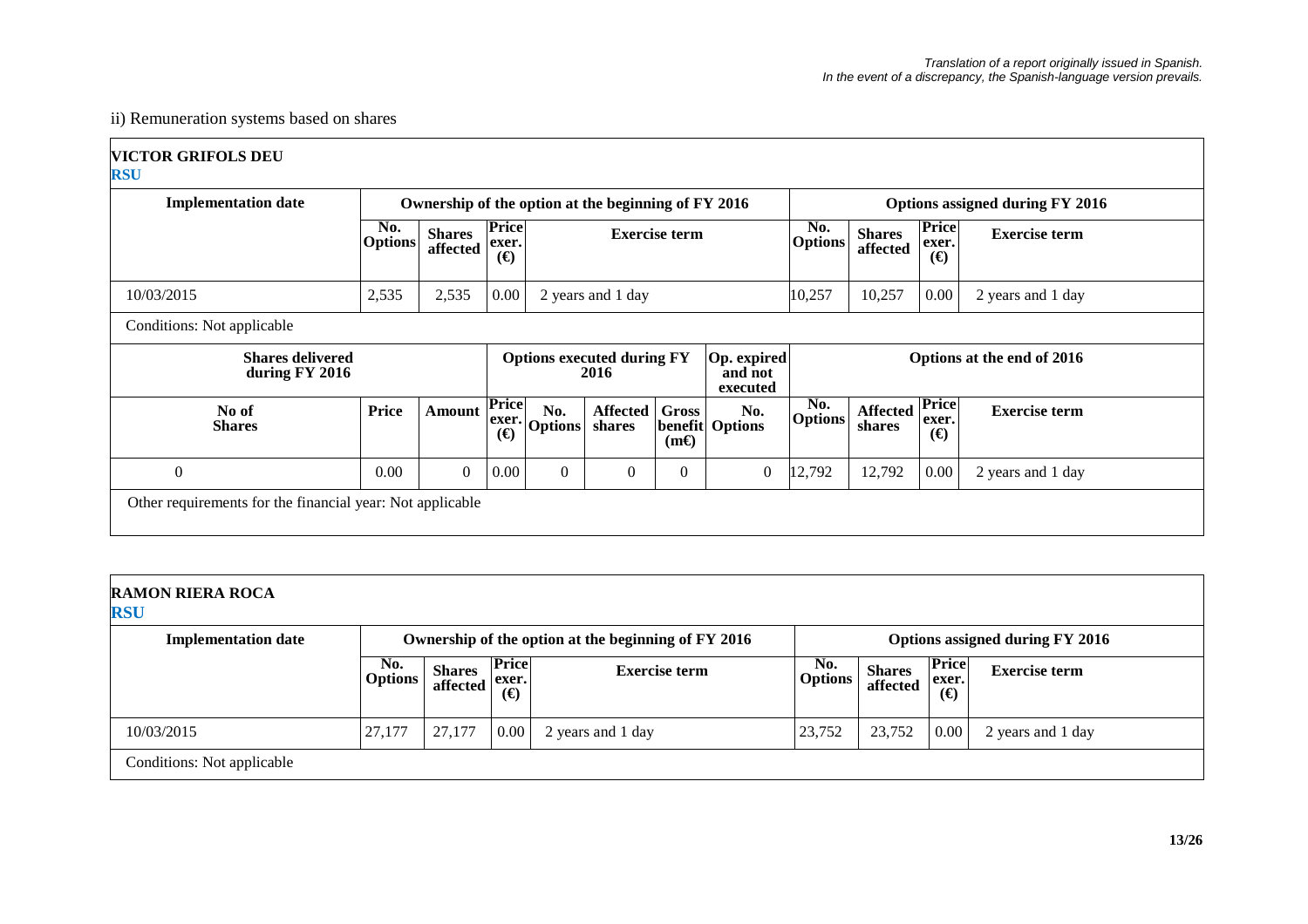| <b>Shares delivered</b><br>during FY 2016                 |       |        |                          | Options executed during FY<br>2016                                          |                              |             | <b>Op.</b> expired<br>and not<br>executed |                                    | Options at the end of 2016 |                                   |                      |  |
|-----------------------------------------------------------|-------|--------|--------------------------|-----------------------------------------------------------------------------|------------------------------|-------------|-------------------------------------------|------------------------------------|----------------------------|-----------------------------------|----------------------|--|
| No of<br><b>Shares</b>                                    | Price | Amount | <b>Price</b><br>$\Theta$ | No.<br>$\left \frac{\text{exer.}}{\text{C}}\right $ Options $\left \right $ | Affected   Gross  <br>shares | $(m\Theta)$ | No.<br><b>benefit</b> Options             | N <sub>0</sub> .<br><b>Options</b> | <b>Affected</b><br>shares  | <b>Price</b><br>exer.<br>$\Theta$ | <b>Exercise term</b> |  |
| $\theta$                                                  | 0.00  |        | 0.00                     |                                                                             |                              | $\theta$    | $\overline{0}$                            | 50,929                             | 50,929                     | $0.00\vert$                       | 2 years and 1 day    |  |
| Other requirements for the financial year: Not applicable |       |        |                          |                                                                             |                              |             |                                           |                                    |                            |                                   |                      |  |

| <b>Implementation date</b>                |                       |                           |                                      |                       | Ownership of the option at the beginning of FY 2016 | Options assigned during FY 2016        |                                    |                       |                           |                                   |                            |
|-------------------------------------------|-----------------------|---------------------------|--------------------------------------|-----------------------|-----------------------------------------------------|----------------------------------------|------------------------------------|-----------------------|---------------------------|-----------------------------------|----------------------------|
|                                           | No.<br><b>Options</b> | <b>Shares</b><br>affected | <b>Price</b><br>exer.<br>$\bigoplus$ | <b>Exercise term</b>  |                                                     |                                        |                                    | No.<br><b>Options</b> | <b>Shares</b><br>affected | <b>Price</b><br>exer.<br>$\Theta$ | <b>Exercise term</b>       |
| 01/07/2016                                | $\theta$              | $\mathbf{0}$              | $0.00\,$                             |                       | Not applicable                                      |                                        |                                    | 9,964                 | 9,964                     | 0,00                              | 2 years and 1 day          |
| Conditions: Not applicable                |                       |                           |                                      |                       |                                                     |                                        |                                    |                       |                           |                                   |                            |
| <b>Shares delivered</b><br>during FY 2016 |                       |                           |                                      |                       | <b>Options executed during FY</b><br>2016           |                                        | Op. expired<br>and not<br>executed |                       |                           |                                   | Options at the end of 2016 |
| No of<br><b>Shares</b>                    | <b>Price</b>          | <b>Amount</b>             | Price<br>exer.<br>$(\bigoplus$       | No.<br><b>Options</b> | Affected  <br>shares                                | <b>Gross</b><br>benefit<br>$(m\Theta)$ | No.<br><b>Options</b>              | No.<br><b>Options</b> | <b>Affected</b><br>shares | Price<br>exer.<br>$\Theta$        | <b>Exercise term</b>       |
| $\theta$                                  | 0.00                  | $\overline{0}$            | $0.00\,$                             | $\overline{0}$        | $\boldsymbol{0}$                                    | $\mathbf{0}$                           | $\overline{0}$                     | 9,964                 | 9,964                     | 0.00                              | 2 years and 1 day          |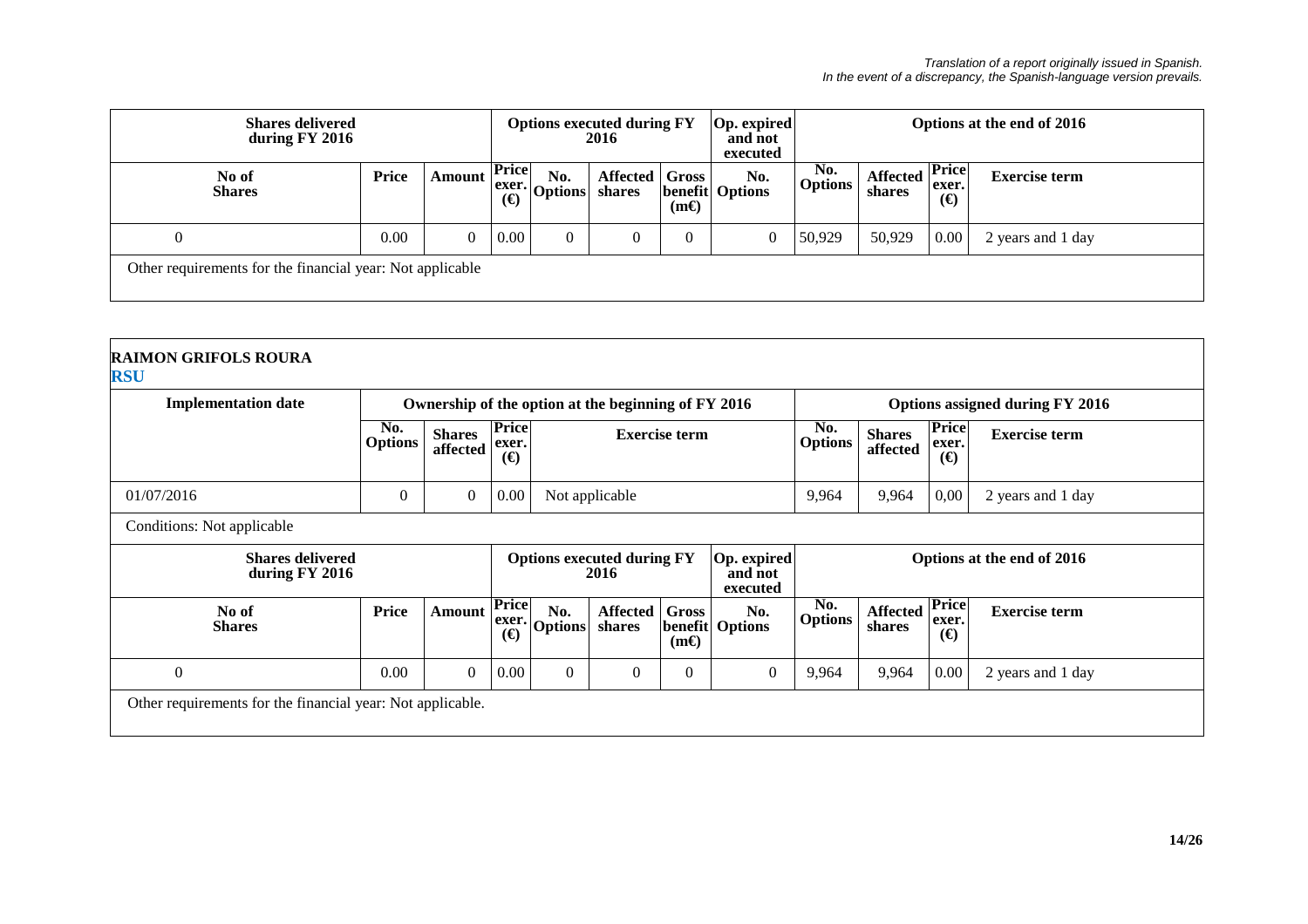| <b>Implementation date</b>                |                       |                           |                                   | Ownership of the option at the beginning of FY 2016 |                                           |             |                                    | Options assigned during FY 2016 |                           |                                   |                            |
|-------------------------------------------|-----------------------|---------------------------|-----------------------------------|-----------------------------------------------------|-------------------------------------------|-------------|------------------------------------|---------------------------------|---------------------------|-----------------------------------|----------------------------|
|                                           | No.<br><b>Options</b> | <b>Shares</b><br>affected | <b>Price</b><br>exer.<br>$\Theta$ | <b>Exercise term</b>                                |                                           |             |                                    | No.<br><b>Options</b>           | <b>Shares</b><br>affected | Price<br>exer.<br>$\Theta$        | <b>Exercise term</b>       |
| 10/03/2015                                | 36,862                | 36,862                    | 0.00                              |                                                     | 2 years and 1 day                         |             |                                    | 31,609                          | 31,609                    | 0,00                              | 2 years and 1 day          |
| Conditions: Not applicable                |                       |                           |                                   |                                                     |                                           |             |                                    |                                 |                           |                                   |                            |
| <b>Shares delivered</b><br>during FY 2016 |                       |                           |                                   |                                                     | <b>Options executed during FY</b><br>2016 |             | Op. expired<br>and not<br>executed |                                 |                           |                                   | Options at the end of 2016 |
| No of<br><b>Shares</b>                    | Price                 | Amount                    | <b>Price</b><br>exer.<br>$\Theta$ | No.<br><b>Options</b>                               | Affected   Gross<br>shares                | $(m\Theta)$ | No.<br><b>benefit Options</b>      | No.<br><b>Options</b>           | <b>Affected</b><br>shares | <b>Price</b><br>exer.<br>$\Theta$ | <b>Exercise term</b>       |
| $\theta$                                  | 0.00                  | $\theta$                  | 0.00                              | $\overline{0}$                                      | $\overline{0}$                            | $\theta$    | $\overline{0}$                     | 68,471                          | 68,471                    | 0.00                              | 2 years and 1 day          |

iii) Long-term saving systems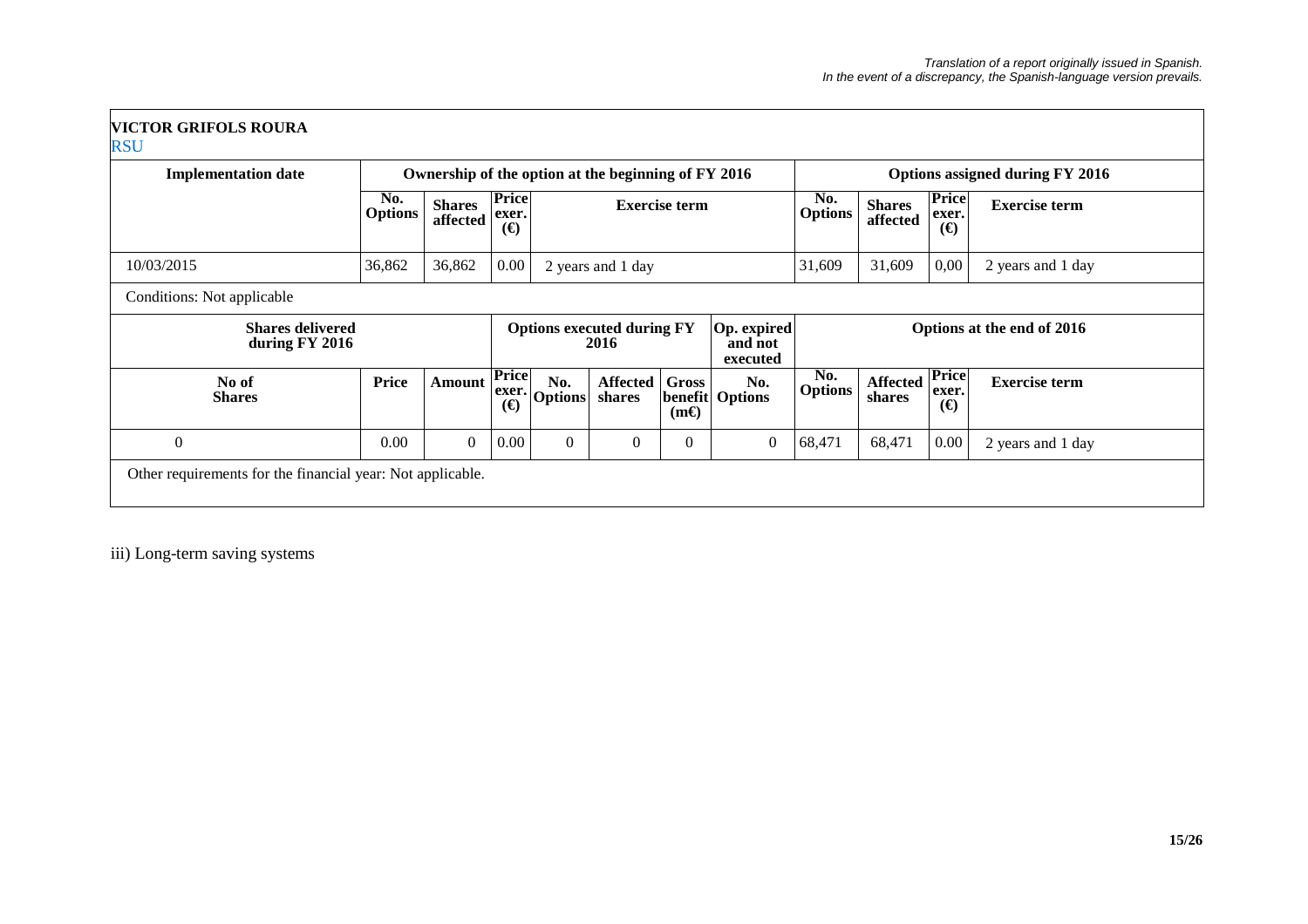b) Remuneration accrued by board members of the company due to them being on boards in other companies of the group:

i) Compensation in cash (in thousands of  $\bigoplus$ 

| <b>Name</b>                                    | <b>Salary</b>  | <b>Fixed</b><br>remunerati<br>on | <b>Expense</b><br>s | Short-term<br>variable<br>remuneratio remunerati<br>$\mathbf n$ | Long-term<br>variable<br>on | Remuneration<br>due to<br>belonging to Indemnity<br>board<br>committees |          | <b>Other</b><br>concepts | <b>Total</b><br>financial<br>year 2016 | <b>Total</b><br>financial<br>year 2015 |
|------------------------------------------------|----------------|----------------------------------|---------------------|-----------------------------------------------------------------|-----------------------------|-------------------------------------------------------------------------|----------|--------------------------|----------------------------------------|----------------------------------------|
| <b>ANNA VEIGA LLUCH</b>                        | $\theta$       | $\theta$                         | $\theta$            | $\overline{0}$                                                  | $\Omega$                    | $\Omega$                                                                | $\Omega$ | $\Omega$                 | $\Omega$                               | $\Omega$                               |
| BELÉN VILLALONGA MORENÉS                       | $\overline{0}$ | $\theta$                         | $\Omega$            | $\boldsymbol{0}$                                                | $\Omega$                    | $\Omega$                                                                | $\theta$ | $\Omega$                 | $\Omega$                               | $\overline{0}$                         |
| CARINA SZPILKA LÁZARO                          | $\overline{0}$ | $\theta$                         | $\theta$            | $\boldsymbol{0}$                                                | $\Omega$                    | $\Omega$                                                                | $\theta$ | $\Omega$                 | $\Omega$                               | $\overline{0}$                         |
| <b>INIGO SANCHEZ-ASIAIN</b><br><b>MARDONES</b> | $\overline{0}$ | $\theta$                         | $\theta$            | $\overline{0}$                                                  | $\Omega$                    | $\overline{0}$                                                          | $\theta$ | $\Omega$                 | $\Omega$                               | $\overline{0}$                         |
| LUIS ISASI FERNÁNDEZ DE<br><b>BOBADILLA</b>    | $\overline{0}$ | $\overline{0}$                   | $\theta$            | $\overline{0}$                                                  | $\overline{0}$              | $\overline{0}$                                                          | $\Omega$ | $\Omega$                 | $\overline{0}$                         | $\overline{0}$                         |
| <b>MARLA ELIZABETH SALMON</b>                  | $\overline{0}$ | $\overline{0}$                   | $\theta$            | $\boldsymbol{0}$                                                | $\Omega$                    | $\Omega$                                                                | $\Omega$ | $\Omega$                 | $\overline{0}$                         | $\overline{0}$                         |
| <b>RAMON RIERA ROCA</b>                        | $\overline{0}$ | $\theta$                         | $\theta$            | $\boldsymbol{0}$                                                | $\Omega$                    | $\overline{0}$                                                          | $\theta$ | $\Omega$                 | $\overline{0}$                         | $\overline{0}$                         |
| <b>STEVEN MAYER</b>                            | $\theta$       | $\theta$                         | $\theta$            | $\overline{0}$                                                  | $\Omega$                    | $\Omega$                                                                | $\Omega$ | $\Omega$                 | $\Omega$                               | $\theta$                               |
| THOMAS GLANZMANN                               | $\overline{0}$ | $\mathbf{0}$                     | $\theta$            | $\overline{0}$                                                  | $\Omega$                    | $\overline{0}$                                                          | $\Omega$ | $\overline{0}$           | $\overline{0}$                         | $\overline{0}$                         |
| TOMÁS DAGÁ GELABERT                            | $\overline{0}$ | $\overline{0}$                   | $\theta$            | $\overline{0}$                                                  | $\Omega$                    | $\overline{0}$                                                          | $\Omega$ | $\Omega$                 | $\overline{0}$                         | $\theta$                               |
| <b>VICTOR GRIFOLS DEU</b>                      | $\overline{0}$ | $\overline{0}$                   | $\theta$            | $\boldsymbol{0}$                                                | $\Omega$                    | $\overline{0}$                                                          | $\Omega$ | $\Omega$                 | $\Omega$                               | $\Omega$                               |
| <b>VICTOR GRIFOLS ROURA</b>                    | $\overline{0}$ | $\theta$                         | $\Omega$            | $\overline{0}$                                                  | $\Omega$                    | $\theta$                                                                | $\Omega$ | $\Omega$                 | $\overline{0}$                         | $\Omega$                               |
| <b>RAIMON GRIFOL ROURA</b>                     | $\theta$       | $\Omega$                         | $\Omega$            | $\overline{0}$                                                  | $\Omega$                    | $\Omega$                                                                | $\Omega$ | $\Omega$                 | $\Omega$                               | $\Omega$                               |

ii) Remuneration systems based on shares

iii) Long-term saving systems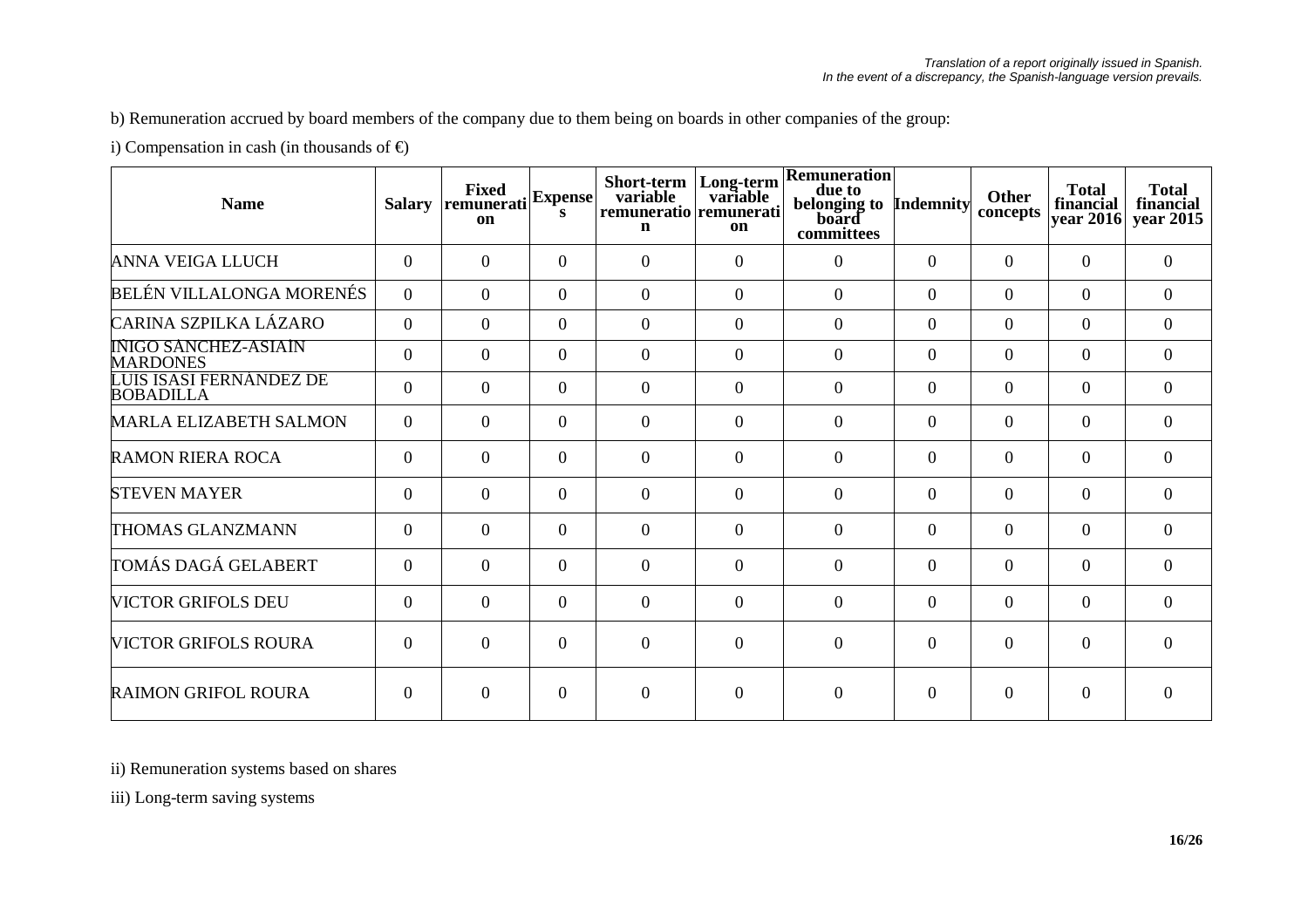# iv) Other benefits (in thousands of  $\Theta$

|                                 |                        | <b>ANNA VEIGA LLUCH</b>                                       |                         |  |  |  |  |
|---------------------------------|------------------------|---------------------------------------------------------------|-------------------------|--|--|--|--|
|                                 |                        | Remuneration: down payments, loans granted                    |                         |  |  |  |  |
| Interest applied to transaction |                        | Main features of the transaction                              | <b>Amounts returned</b> |  |  |  |  |
|                                 | 0.00                   | Not applicable                                                | Not applicable          |  |  |  |  |
|                                 | Life insurance Premium | Collateral provided by the company in favour of the directors |                         |  |  |  |  |
| <b>FY 2016</b>                  | <b>FY 2015</b>         | <b>FY 2016</b>                                                | <b>FY 2015</b>          |  |  |  |  |
| $\theta$                        | $\mathbf{0}$           | Not applicable                                                | Not applicable          |  |  |  |  |

|                                 |                        | <b>BELÉN VILLALONGA MORENÉS</b>                               |                         |
|---------------------------------|------------------------|---------------------------------------------------------------|-------------------------|
|                                 |                        | Remuneration: down payments, loans granted                    |                         |
| Interest applied to transaction |                        | Main features of the transaction                              | <b>Amounts returned</b> |
|                                 | 0.00                   | Not applicable                                                | Not applicable          |
|                                 | Life insurance Premium | Collateral provided by the company in favour of the directors |                         |
| <b>FY 2016</b>                  | <b>FY 2015</b>         | <b>FY 2016</b>                                                | <b>FY 2015</b>          |
| $\overline{0}$                  | $\theta$               | Not applicable                                                | Not applicable          |

| CARINA SZPILKA LÁZARO                             |
|---------------------------------------------------|
| <b>Remuneration: down payments, loans granted</b> |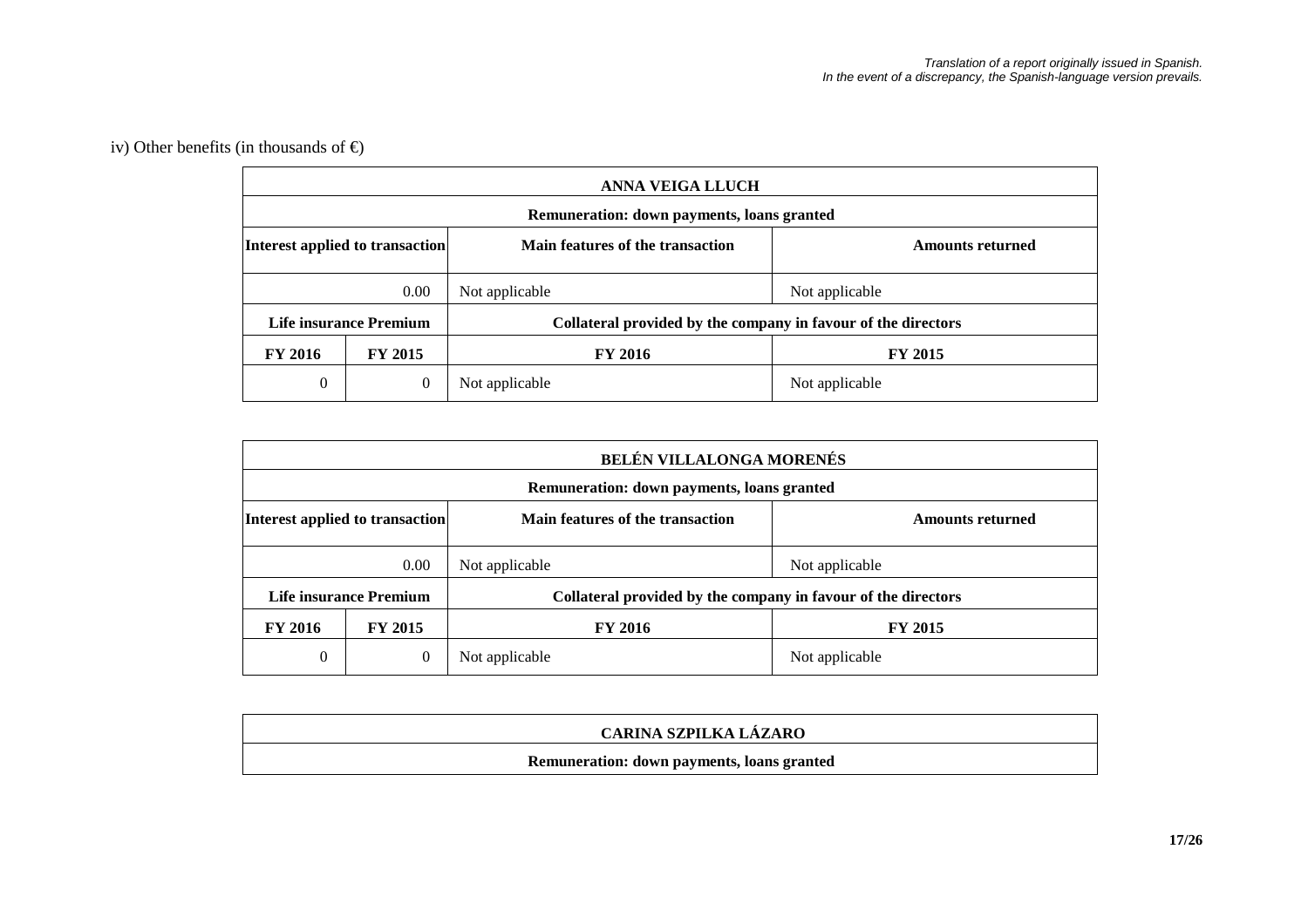| Interest applied to transaction |                | Main features of the transaction                              | <b>Amounts returned</b> |
|---------------------------------|----------------|---------------------------------------------------------------|-------------------------|
| 0.00                            |                | Not applicable                                                | Not applicable          |
| <b>Life insurance Premium</b>   |                | Collateral provided by the company in favour of the directors |                         |
| <b>FY 2016</b>                  | <b>FY 2015</b> | <b>FY 2016</b>                                                | <b>FY 2015</b>          |
| $\theta$                        | 0              | Not applicable                                                | Not applicable          |

|                                 | IÑIGO SANCHEZ-ASIAIN MARDONES |                                                               |                         |  |
|---------------------------------|-------------------------------|---------------------------------------------------------------|-------------------------|--|
|                                 |                               | Remuneration: down payments, loans granted                    |                         |  |
| Interest applied to transaction |                               | Main features of the transaction                              | <b>Amounts returned</b> |  |
| 0.00                            |                               | Not applicable                                                | Not applicable          |  |
| Life insurance Premium          |                               | Collateral provided by the company in favour of the directors |                         |  |
| <b>FY 2016</b>                  | <b>FY 2015</b>                | <b>FY 2016</b>                                                | <b>FY 2015</b>          |  |
| $\theta$                        | $\boldsymbol{0}$              | Not applicable                                                | Not applicable          |  |

|                                 | LUIS ISASI FERNÁNDE DE BOBADILLA           |                                                               |                         |  |
|---------------------------------|--------------------------------------------|---------------------------------------------------------------|-------------------------|--|
|                                 | Remuneration: down payments, loans granted |                                                               |                         |  |
| Interest applied to transaction |                                            | Main features of the transaction                              | <b>Amounts returned</b> |  |
|                                 | 0.00                                       | Not applicable                                                | Not applicable          |  |
| Life insurance Premium          |                                            | Collateral provided by the company in favour of the directors |                         |  |
| <b>FY 2016</b>                  | <b>FY 2015</b>                             | <b>FY 2016</b>                                                | <b>FY 2015</b>          |  |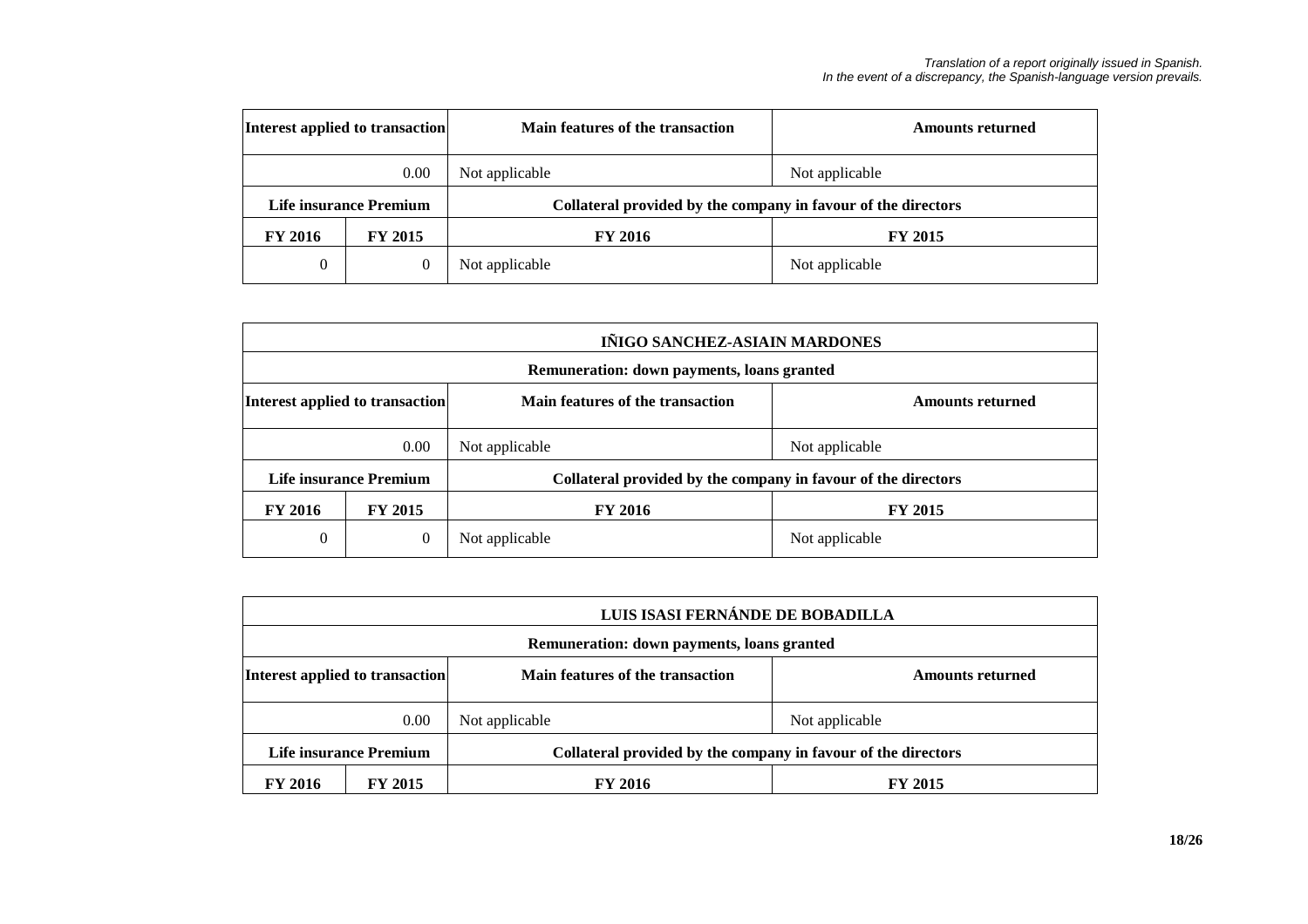|  |  | applicable<br>NOt<br>.<br>. . | . .<br><b>AT</b><br>applicable<br>NOt<br>.<br>. . |
|--|--|-------------------------------|---------------------------------------------------|
|--|--|-------------------------------|---------------------------------------------------|

|                                 | <b>MARLA ELIZABETH SALMON</b> |                                                               |                         |  |
|---------------------------------|-------------------------------|---------------------------------------------------------------|-------------------------|--|
|                                 |                               | Remuneration: down payments, loans granted                    |                         |  |
| Interest applied to transaction |                               | Main features of the transaction                              | <b>Amounts returned</b> |  |
|                                 | 0.00                          | Not applicable                                                | Not applicable          |  |
| Life insurance Premium          |                               | Collateral provided by the company in favour of the directors |                         |  |
| <b>FY 2016</b>                  | <b>FY 2015</b>                | <b>FY 2016</b>                                                | <b>FY 2015</b>          |  |
| $\theta$                        | $\mathbf{0}$                  | Not applicable                                                | Not applicable          |  |

|                                 | <b>RAIMON GRIFOLS ROURA</b> |                                                               |                         |  |
|---------------------------------|-----------------------------|---------------------------------------------------------------|-------------------------|--|
|                                 |                             | Remuneration: down payments, loans granted                    |                         |  |
| Interest applied to transaction |                             | Main features of the transaction                              | <b>Amounts returned</b> |  |
| 0.00                            |                             | Not applicable                                                | Not applicable          |  |
| Life insurance Premium          |                             | Collateral provided by the company in favour of the directors |                         |  |
| <b>FY 2016</b>                  | <b>FY 2015</b>              | <b>FY 2016</b>                                                | <b>FY 2015</b>          |  |
| $\overline{0}$                  | $\mathbf{0}$                | Not applicable                                                | Not applicable          |  |

### **RAMON RIERA ROCA**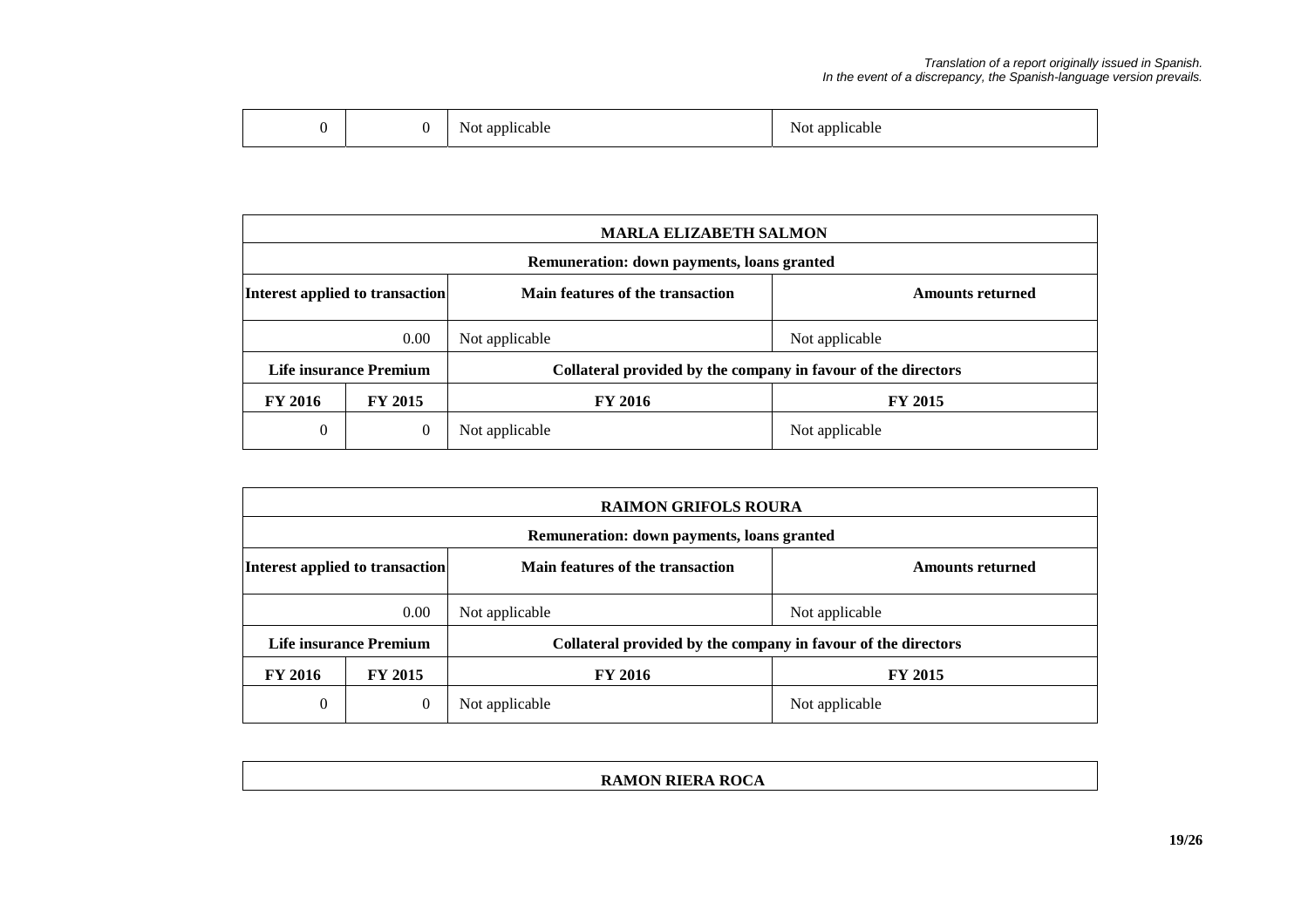| Remuneration: down payments, loans granted |                |                                                               |                         |  |
|--------------------------------------------|----------------|---------------------------------------------------------------|-------------------------|--|
| Interest applied to transaction            |                | Main features of the transaction                              | <b>Amounts returned</b> |  |
|                                            | 0.00           | Not applicable                                                | Not applicable          |  |
| Life insurance Premium                     |                | Collateral provided by the company in favour of the directors |                         |  |
| <b>FY 2016</b>                             | <b>FY 2015</b> | <b>FY 2016</b>                                                | <b>FY 2015</b>          |  |
| $\theta$                                   | $\theta$       | Not applicable                                                | Not applicable          |  |

|                                 | <b>STEVEN MAYER</b>                        |                                                               |                         |  |  |
|---------------------------------|--------------------------------------------|---------------------------------------------------------------|-------------------------|--|--|
|                                 | Remuneration: down payments, loans granted |                                                               |                         |  |  |
| Interest applied to transaction |                                            | Main features of the transaction                              | <b>Amounts returned</b> |  |  |
|                                 | 0.00                                       | Not applicable                                                | Not applicable          |  |  |
| Life insurance Premium          |                                            | Collateral provided by the company in favour of the directors |                         |  |  |
| <b>FY 2016</b>                  | <b>FY 2015</b>                             | <b>FY 2016</b>                                                | <b>FY 2015</b>          |  |  |
| $\theta$                        | 0                                          | Not applicable                                                | Not applicable          |  |  |

| <b>THOMAS GLANZMANN</b>                                                                 |                                  |                         |  |
|-----------------------------------------------------------------------------------------|----------------------------------|-------------------------|--|
| Remuneration: down payments, loans granted                                              |                                  |                         |  |
| Interest applied to transaction                                                         | Main features of the transaction | <b>Amounts returned</b> |  |
| 0.00                                                                                    | Not applicable                   | Not applicable          |  |
| Collateral provided by the company in favour of the directors<br>Life insurance Premium |                                  |                         |  |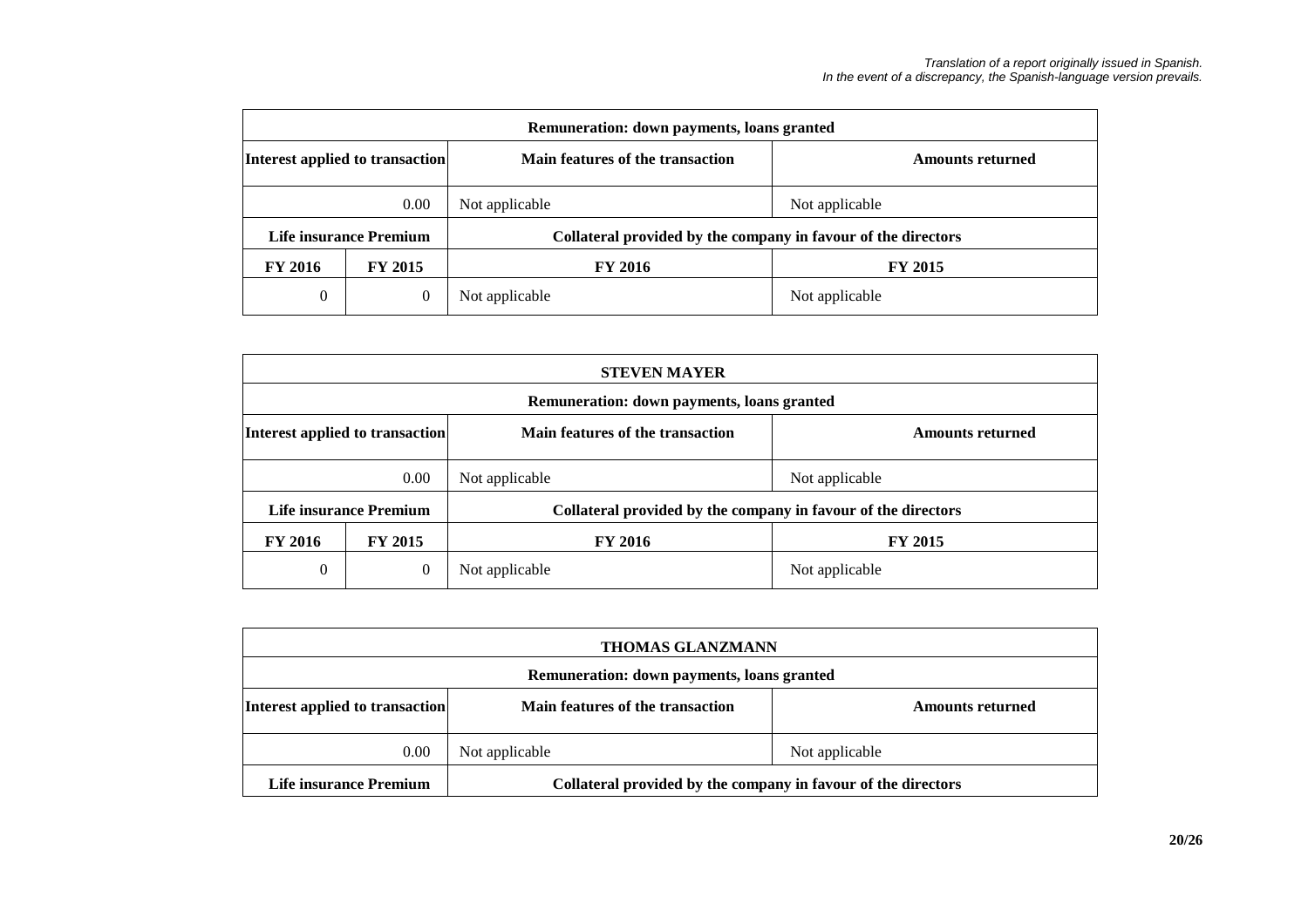| FY 2016 | FY 2015 | <b>FY 2016</b> | <b>FY 2015</b> |
|---------|---------|----------------|----------------|
|         |         | Not applicable | Not applicable |

|                                 | TOMÁS DAGÁ GELABERT |                                                               |                         |  |
|---------------------------------|---------------------|---------------------------------------------------------------|-------------------------|--|
|                                 |                     | Remuneration: down payments, loans granted                    |                         |  |
| Interest applied to transaction |                     | Main features of the transaction                              | <b>Amounts returned</b> |  |
| 0.00                            |                     | Not applicable                                                | Not applicable          |  |
| <b>Life insurance Premium</b>   |                     | Collateral provided by the company in favour of the directors |                         |  |
| <b>FY 2016</b>                  | <b>FY 2015</b>      | <b>FY 2016</b>                                                | <b>FY 2015</b>          |  |
| $\theta$                        | $\theta$            | Not applicable                                                | Not applicable          |  |

|                                 | <b>VICTOR GRIFOLS DEU</b> |                                                               |                         |  |
|---------------------------------|---------------------------|---------------------------------------------------------------|-------------------------|--|
|                                 |                           | Remuneration: down payments, loans granted                    |                         |  |
| Interest applied to transaction |                           | Main features of the transaction                              | <b>Amounts returned</b> |  |
| 0.00                            |                           | Not applicable                                                | Not applicable          |  |
| Life insurance Premium          |                           | Collateral provided by the company in favour of the directors |                         |  |
| <b>FY 2016</b>                  | <b>FY 2015</b>            | <b>FY 2016</b>                                                | <b>FY 2015</b>          |  |
| 0                               | $\theta$                  | Not applicable                                                | Not applicable          |  |

### **VICTOR GRIFOLS ROURA**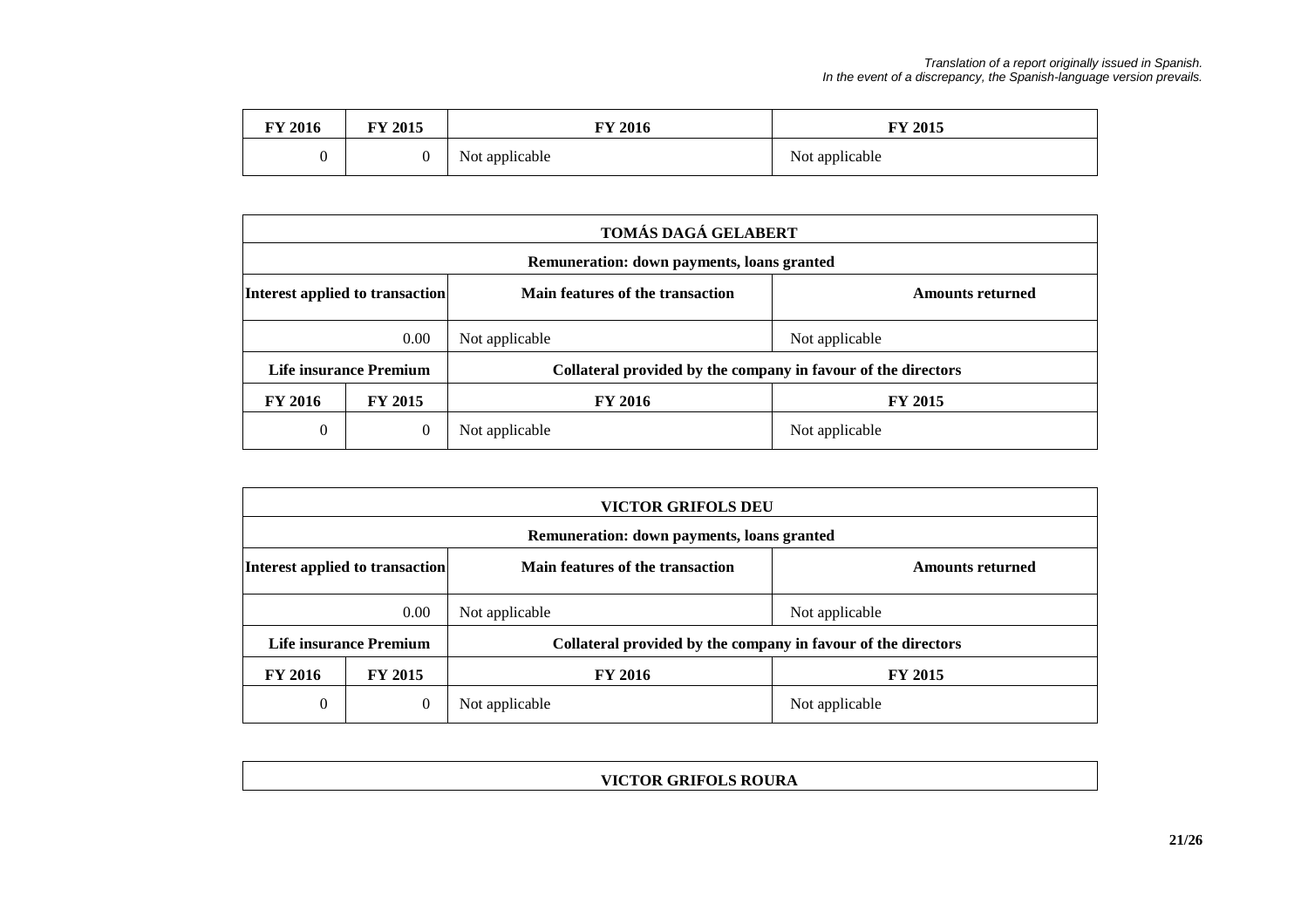| Remuneration: down payments, loans granted |                        |                                                               |                         |  |  |  |  |
|--------------------------------------------|------------------------|---------------------------------------------------------------|-------------------------|--|--|--|--|
| Interest applied to transaction            |                        | Main features of the transaction                              | <b>Amounts returned</b> |  |  |  |  |
| 0.00                                       |                        | Not applicable                                                | Not applicable          |  |  |  |  |
|                                            | Life insurance Premium | Collateral provided by the company in favour of the directors |                         |  |  |  |  |
| <b>FY 2016</b><br><b>FY 2015</b>           |                        | <b>FY 2016</b>                                                | <b>FY 2015</b>          |  |  |  |  |
| 0                                          | 0                      | Not applicable                                                | Not applicable          |  |  |  |  |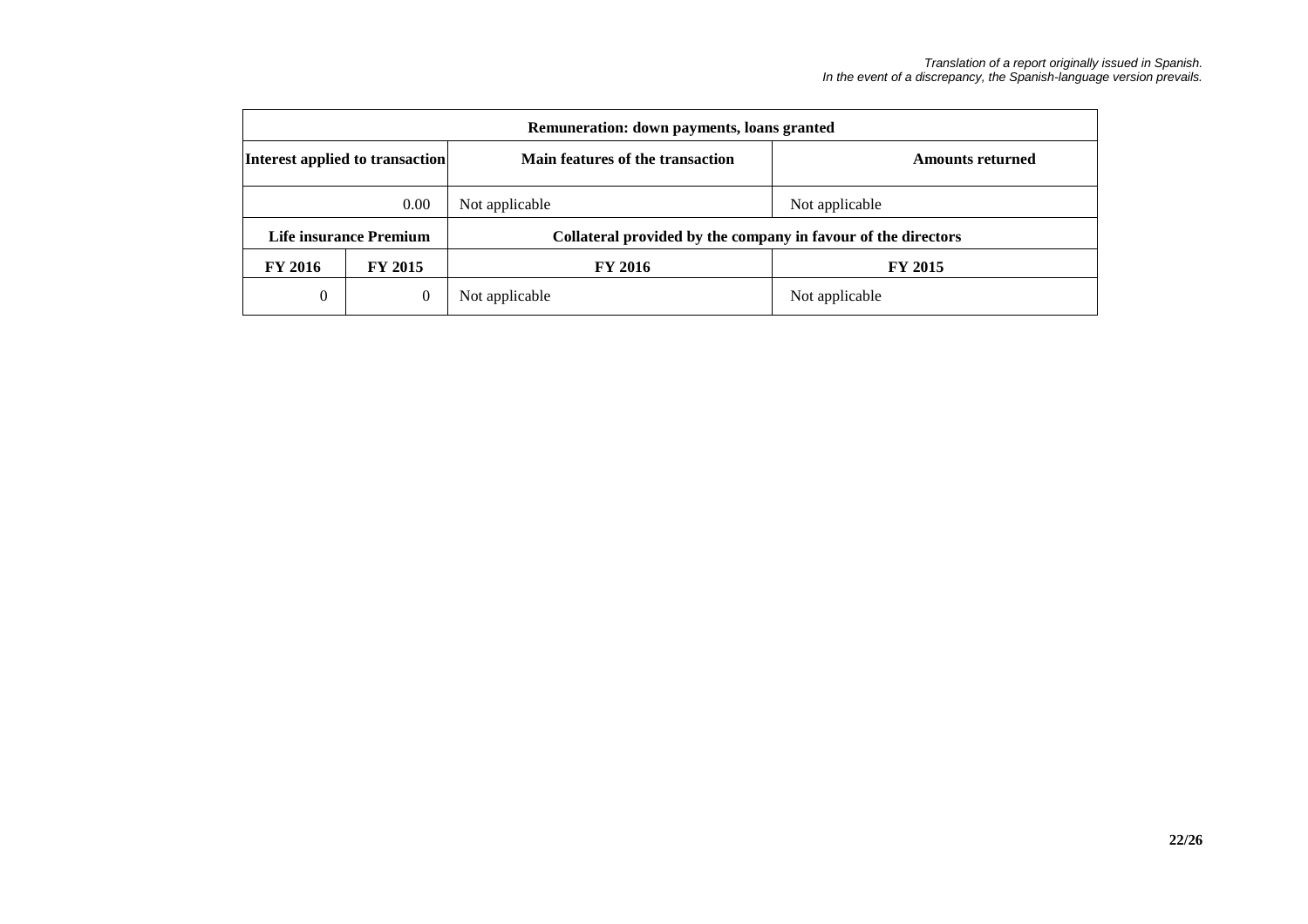### **c) Summary of compensations (in thousands of €):**

The amounts corresponding to all remuneration concepts included in this report that have been accrued by the board member must be included in the summary, in thousands of euro.

Any contributions or endowments made to long-term saving systems must be included:

|                                             | <b>Compensation accrued in the Company</b> |                                 |                                                   | Compensation accrued in group's             |                                                    |                                 |                    | <b>Totals</b>    |                                     |                                                                                                         |                                                       |
|---------------------------------------------|--------------------------------------------|---------------------------------|---------------------------------------------------|---------------------------------------------|----------------------------------------------------|---------------------------------|--------------------|------------------|-------------------------------------|---------------------------------------------------------------------------------------------------------|-------------------------------------------------------|
| <b>Name</b>                                 | <b>Total</b><br>remuneratio<br>n in cash   | Value of<br>shares<br>delivered | <b>Gross</b><br>profit of<br>options<br>exercised | <b>Total</b><br>financial<br>for<br>company | <b>Total</b><br>year 2015 remunerati<br>on in cash | Value of<br>shares<br>delivered | Gross<br>profit of | <b>Total</b>     | <b>Total</b><br>financial financial | <b>Total</b><br>financial<br>options mancial mancial mancial<br>exercised year 2016 year 2016 year 2015 | <b>Contribution to</b><br>saving systems<br>during FY |
| ANNA VEIGA LLUCH                            | 100                                        | $\overline{0}$                  | $\overline{0}$                                    | 100                                         | $\Omega$                                           | $\Omega$                        | $\theta$           | $\overline{0}$   | 100                                 | 100                                                                                                     | $\mathbf{0}$                                          |
| BELÉN VILLALONGA MORENÉS                    | 150                                        | $\overline{0}$                  | $\overline{0}$                                    | 150                                         | $\overline{0}$                                     | $\mathbf{0}$                    | $\Omega$           | $\overline{0}$   | 150                                 | 150                                                                                                     | $\boldsymbol{0}$                                      |
| LUIS ISASI FERNÁNDEZ DE<br><b>BOBADILLA</b> | 125                                        | $\mathbf{0}$                    | $\overline{0}$                                    | 125                                         | $\mathbf{0}$                                       | $\boldsymbol{0}$                | $\Omega$           | $\boldsymbol{0}$ | 125                                 | 125                                                                                                     | $\boldsymbol{0}$                                      |
| <b>MARLA ELIZABETH SALMON</b>               | 150                                        | $\overline{0}$                  | $\Omega$                                          | 150                                         | $\Omega$                                           | $\overline{0}$                  | $\Omega$           | $\mathbf{0}$     | 150                                 | 125                                                                                                     | $\boldsymbol{0}$                                      |
| CARINA SZPILKA LÁZARO                       | 125                                        | $\overline{0}$                  | $\overline{0}$                                    | 125                                         | $\overline{0}$                                     | $\mathbf{0}$                    | $\theta$           | $\overline{0}$   | 125                                 | 63                                                                                                      | $\mathbf{0}$                                          |
| ÍÑIGO SÁNCHEZ-ASIAÍN MARDONES               | 150                                        | $\overline{0}$                  | $\overline{0}$                                    | 150                                         | $\overline{0}$                                     | $\Omega$                        | $\Omega$           | $\mathbf{0}$     | 150                                 | 75                                                                                                      | $\mathbf{0}$                                          |
| <b>STEVEN MAYER</b>                         | 125                                        | $\overline{0}$                  | $\overline{0}$                                    | 125                                         | $\overline{0}$                                     | $\boldsymbol{0}$                | $\theta$           | $\mathbf{0}$     | 125                                 | 125                                                                                                     | $\mathbf{0}$                                          |
| THOMAS GLANZMANN                            | 905                                        | $\mathbf{0}$                    | $\overline{0}$                                    | 905                                         | $\overline{0}$                                     | $\mathbf{0}$                    | $\Omega$           | $\overline{0}$   | 905                                 | 845                                                                                                     | $\boldsymbol{0}$                                      |
| TOMÁS DAGÁ GELABERT                         | $\boldsymbol{0}$                           | $\overline{0}$                  | $\overline{0}$                                    | $\overline{0}$                              | $\overline{0}$                                     | $\mathbf{0}$                    | $\Omega$           | $\boldsymbol{0}$ | $\overline{0}$                      | $\Omega$                                                                                                | $\mathbf{0}$                                          |
| RAMÓN RIERA ROCA                            | 952                                        | $\overline{0}$                  | $\Omega$                                          | 952                                         | $\overline{0}$                                     | $\Omega$                        | $\theta$           | $\overline{0}$   | 952                                 | 913                                                                                                     | $\boldsymbol{0}$                                      |
| <b>RAIMON GRIFOLS ROURA</b>                 | 340                                        | $\overline{0}$                  | $\overline{0}$                                    | 340                                         | $\overline{0}$                                     | $\mathbf{0}$                    | $\theta$           | $\overline{0}$   | 340                                 | $\Omega$                                                                                                | $\mathbf{0}$                                          |
| <b>VICTOR GRIFOLS DEU</b>                   | 177                                        | $\overline{0}$                  | $\overline{0}$                                    | 177                                         | $\overline{0}$                                     | $\mathbf{0}$                    | $\Omega$           | $\overline{0}$   | 177                                 | $\Omega$                                                                                                | $\mathbf{0}$                                          |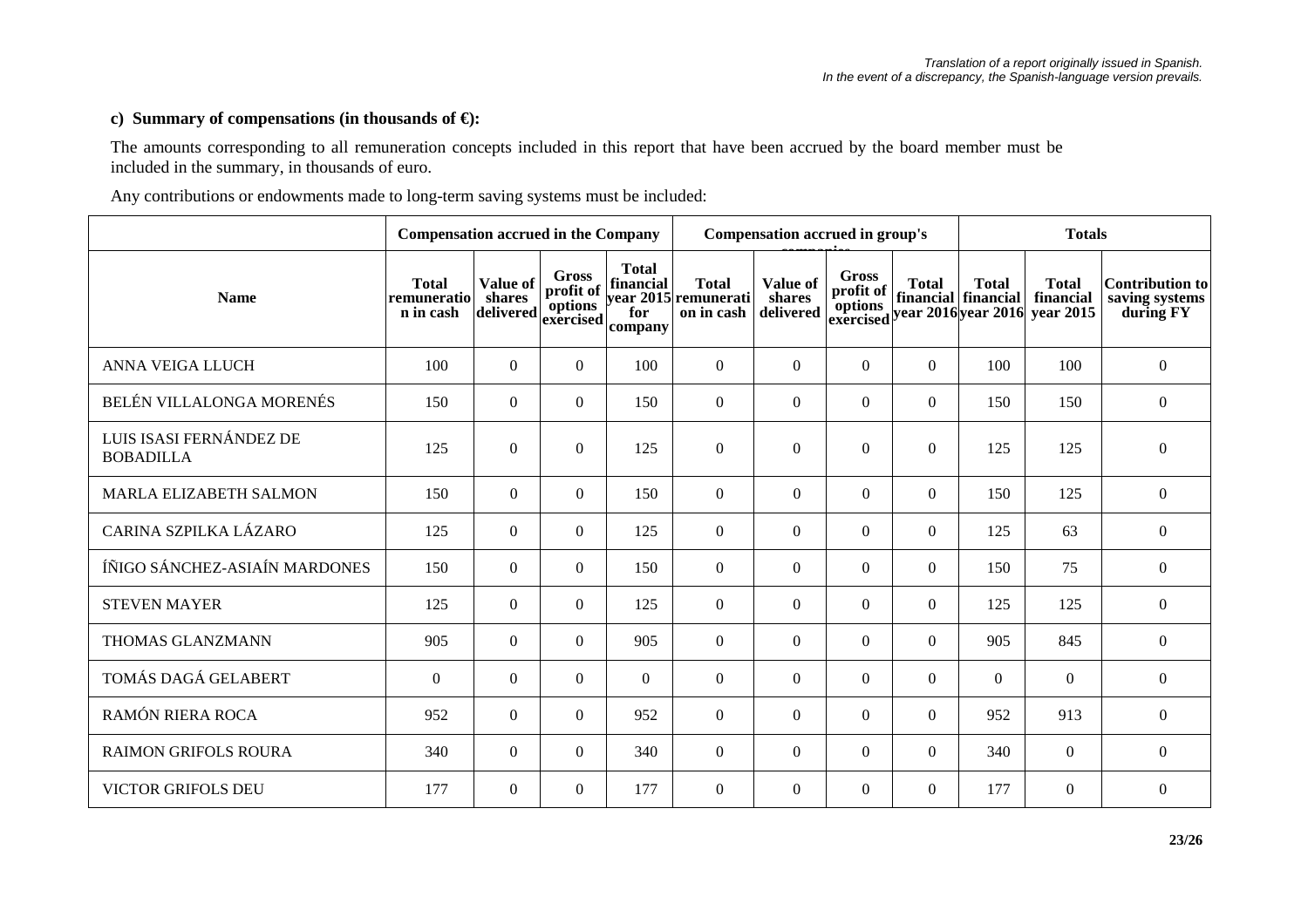|                             | <b>Compensation accrued in the Company</b> |                                 |                                                           | Compensation accrued in group's<br><u>aamaaniaa</u> |                                                    |                                        |                                                      | <b>Totals</b> |                                     |                                                                                    |                                                |
|-----------------------------|--------------------------------------------|---------------------------------|-----------------------------------------------------------|-----------------------------------------------------|----------------------------------------------------|----------------------------------------|------------------------------------------------------|---------------|-------------------------------------|------------------------------------------------------------------------------------|------------------------------------------------|
| <b>Name</b>                 | Total<br>remuneratio<br>n in cash          | Value of<br>shares<br>delivered | Gross<br>$\frac{1}{2}$ profit of<br>options<br> exercised | <b>Total</b><br>financial<br>for<br>company         | <b>Total</b><br>year 2015 remunerati<br>on in cash | <b>Value of</b><br>shares<br>delivered | Gross<br>$\bf{profit} \; \bf{of} \;   \;$<br>options | Total         | <b>Total</b><br>financial financial | <b>Total</b><br>financial<br>$\frac{1}{2}$ exercised year 2016 year 2016 year 2015 | Contribution to<br>saving systems<br>during FY |
| <b>VÍCTOR GRIFOLS ROURA</b> | 1,274                                      | $\overline{0}$                  |                                                           | .274                                                |                                                    | $\Omega$                               |                                                      | 0             | ,274                                | ,237                                                                               | $\overline{0}$                                 |
| <b>TOTAL</b>                | 4,573                                      | $\bf{0}$                        | $\mathbf{0}$                                              | 4,573                                               | $\bf{0}$                                           | $\mathbf{0}$                           | $\bf{0}$                                             | $\bf{0}$      | 4,573                               | 3,758                                                                              | $\bf{0}$                                       |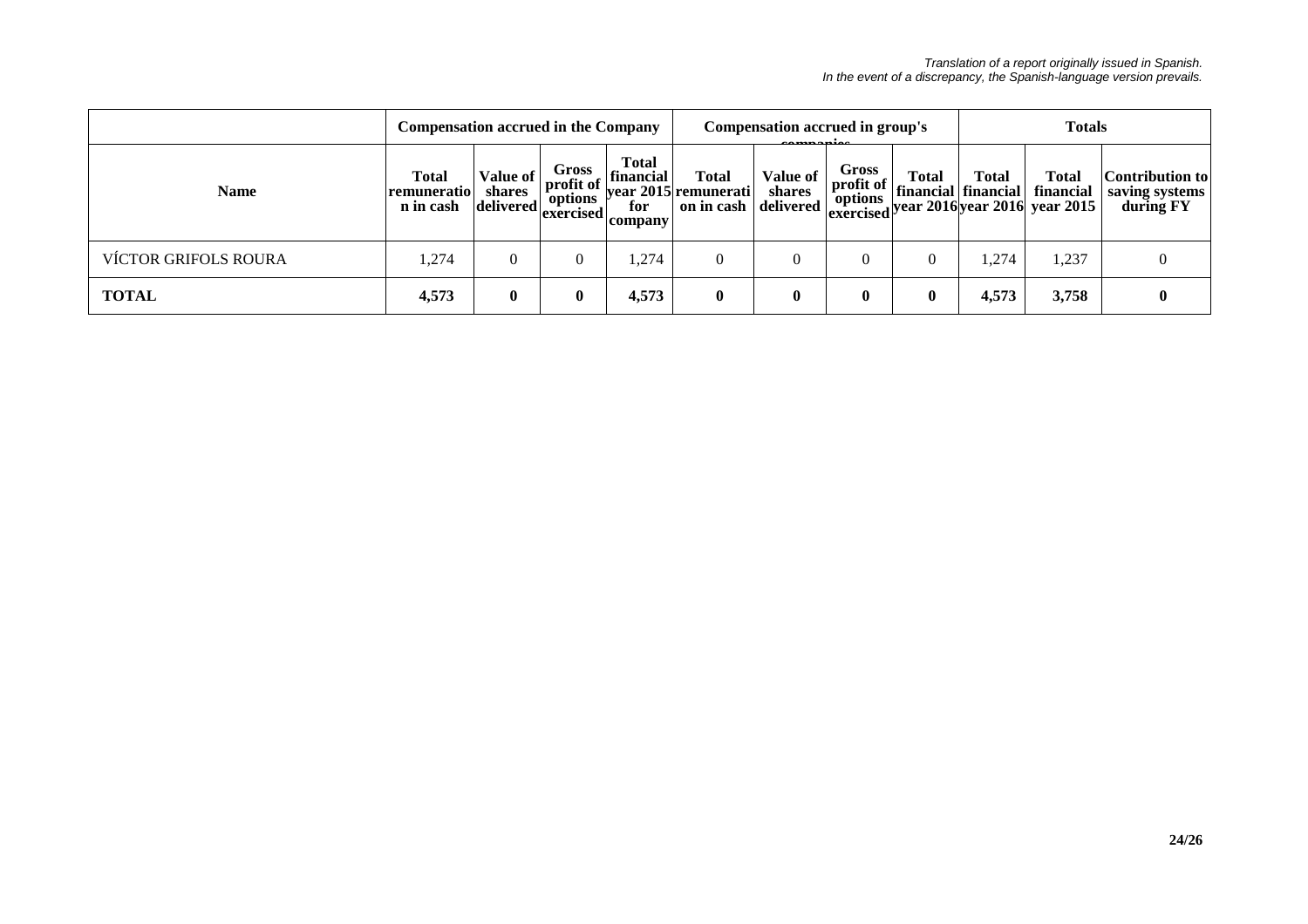D.2 Report on the relationship between the compensation obtained by board members and the results or other measurements of performance of the company, explaining, where appropriate, how the variations in the performance of the company have influenced the variation in the remuneration of the board members.

Only executive board members receive part of their remuneration as variable remuneration, which may be between 30% and 45% of the final remuneration. The remaining independent board members, others external and proprietary that receive remuneration are not affected by results or other measurements of performance of the company, beyond the performance of their work as board members pursuant to the Articles of Association and the Regulations of the Board of Directors.

D.3 Report on the result of the consultative vote at the general shareholders' meeting on the annual report on remuneration in the previous financial year, with indication of the number of negative votes issued, where appropriate:

|                        | <b>Number</b> | % of total |
|------------------------|---------------|------------|
| <b>Issued</b><br>votes | 349,283,451   | 81.97%     |

|                           | <b>Number</b> | % of total |
|---------------------------|---------------|------------|
| <b>Negative</b><br>votes  | 101,146,651   | 28.96%     |
| <b>Votes in</b><br>favour | 235,258,912   | 67.35%     |
| <b>Abstentions</b>        | 12,877,888    | 3.69%      |

# **E OTHER INFORMATION OF INTEREST**

Should there be any relevant aspects in the area of board member remuneration that may have not been possible to include in the other sections of this report, but which may be necessary to include in order to be in possession of more complete and reasoned information on the remuneration structure and practices of the company in relation to its board members, detail these briefly.

In relation to section D.1.A, under section "Total financial year 2016" the total amount paid to the director as fixed remuneration and variable remuneration in cash has been included.

The remuneration perceived by the director Thomas Glanzmann corresponds to the provision of consulting services to the Company. Mr. Glanzmann is a person with broad experience and reputation in this sector, and that is the reason why the Company has positively considered to count with its services.